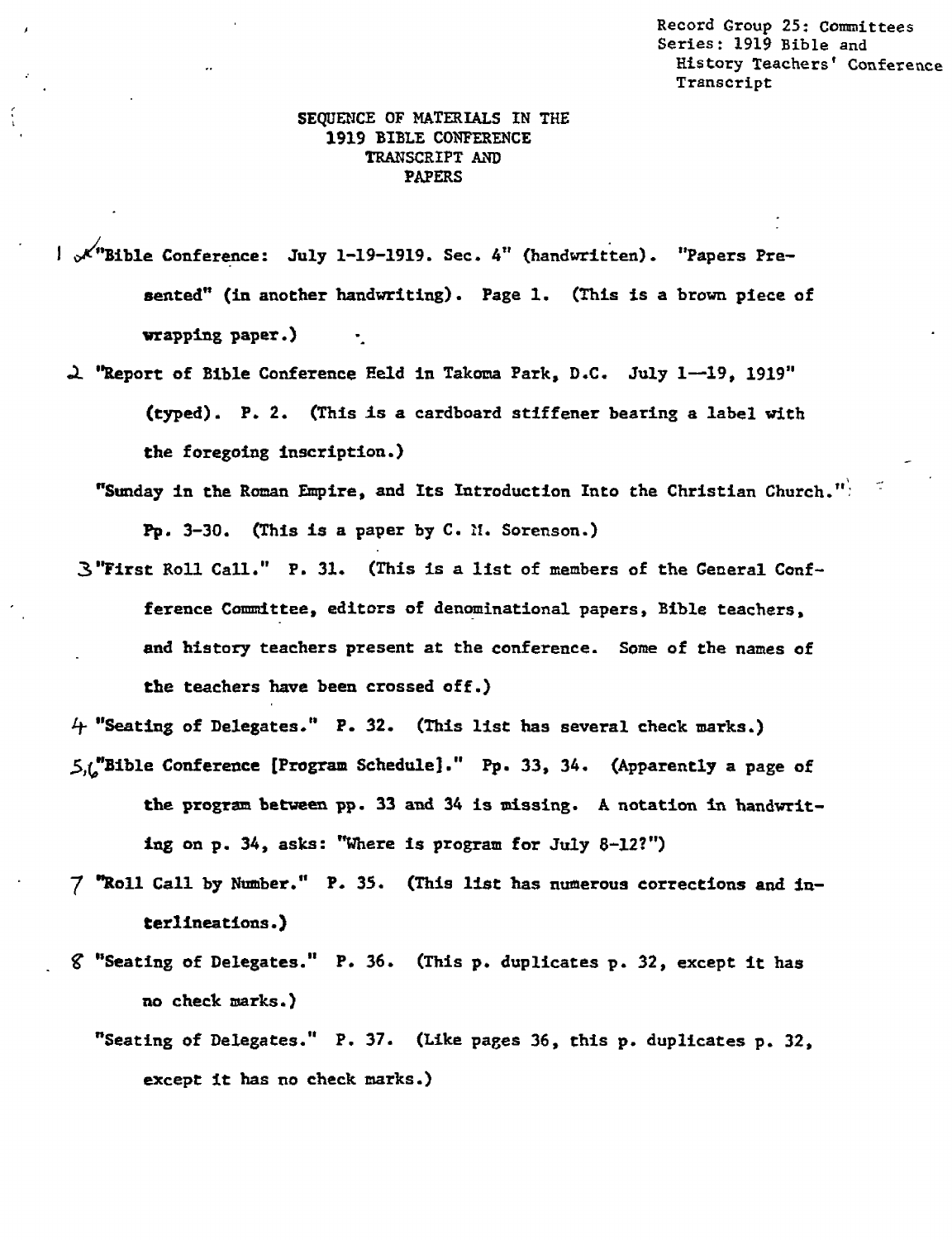[JULY 1 (according to the program schedule)]

- "Opening Session of Lible Conference." [Keynote address by]  $\Lambda$ . G. Daniells. Time:  $7/1/7:30$  (program)-[9:00? (length of transcription)] p.m. (program). Pp.  $38([1])-57(29)$ . (P. 43 duplicates p. 42 and evidently belongs to the duplicate copy of the transcript as p. 1205.) [JULY 2 (program)]
	- $\{98 -$  ["The Person of Christ." A presentation by W. W.] Prescott. Time: 7/2[9:00-9:45 (a.m. (program)]. Pp. 58(1)-74(17 1/2). (A notation on p. 74 says: "Elder M. C. Wilcox's paper followed. Then C. P. Bollmans.")
- $P45 -$  "Principles of Prophetic Interpretation." [A paper by] M. C. Wilcox. Time: 7/2(10:00-10:45 (a.m.) (program)]. Pp. 75([1])-89(15).
- $R_{00}$  -"[The Identification of] The Ten Kingdoms." [A paper by] C. P. Bollman. Time:  $7/2[10:45-11:30(a.m.)$  (program)]. Pp. 90([1])-105(16). (A notation in handwriting in the **upper** left hand corner says: "Follows Principle of P. Interp by Bollman" [i.e., M.C. Wilcox].) [Discussion on "The Person of Christ" by W. W.] Prescott. Time:  $\mathbf{I}$  and  $\mathbf{A}$ 7/2(3:00-3:45 (p.m.) (program)]. Pp. 106(18)-116(30-31). ["Principles of Prophetic Interpretation" by] M. C. Wilcox was completed [and discussed]. Time: 7/2[3:45-4:30(p.m.) (program)]. 22-

Pp. 128(48-50)-138(61-65).

[JULY 3 (program)]

["The Person of Christ" presentation by] W. W. Prescott [continued].  $\sqrt{10}$  Time: 7/3[9:00?-9:45?(a.m.) (program)}. Pages 139 (1)-160(22-23). [Discussion on "Principles of Prophetic Interpretation" by] M. C. Wilcox  $[{\tt f}$  continued]. Time:  $7/3[10:00-10:45$  (a.m.) (program)]. Pages 161(24)-174(41).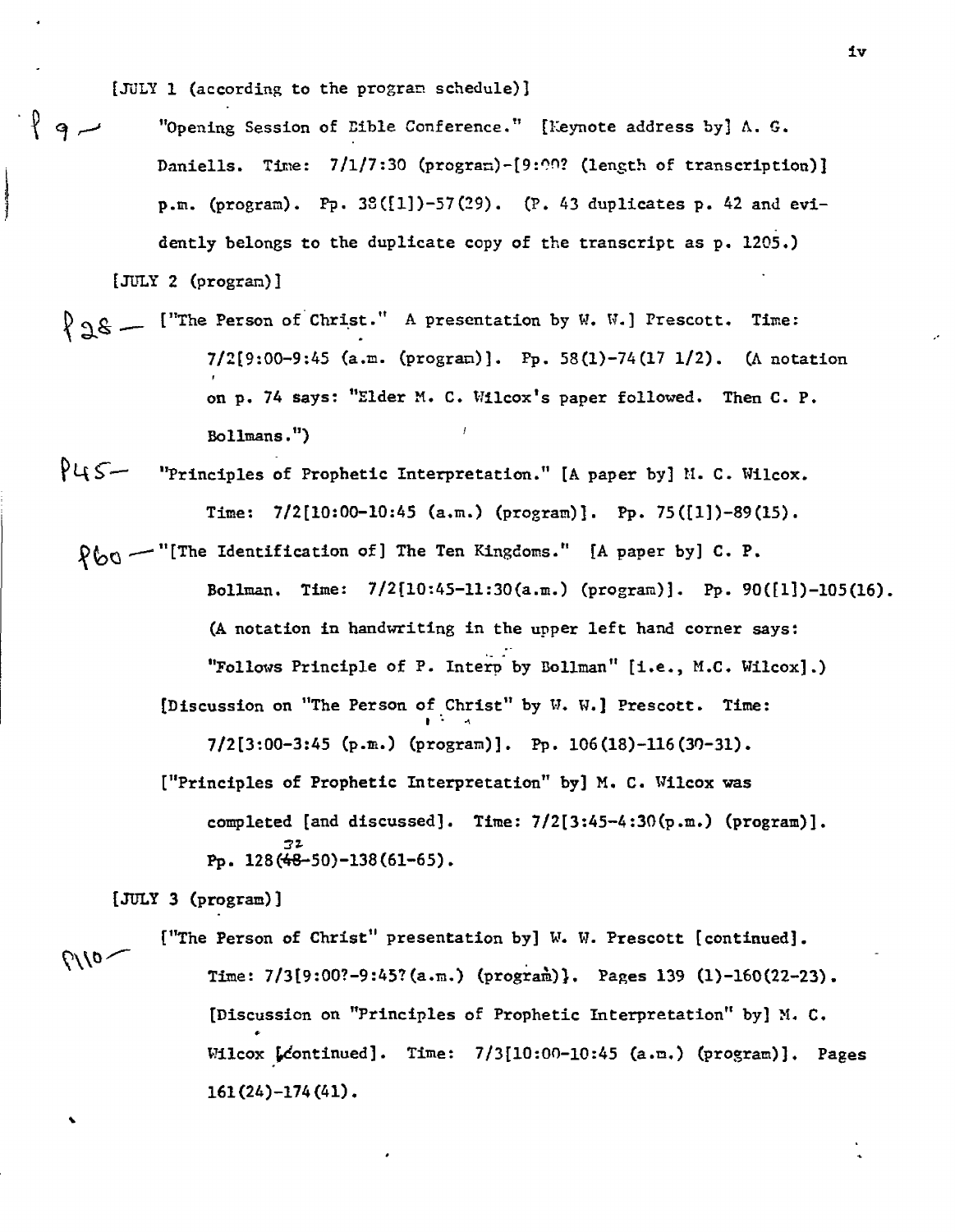**[Discussion on "The Identification of the Ten Kingdoms" by C. P.]** 

**Dollman [continued]. Time: 7/3[10:30-11:15(a.m.) (program)]. Pp. 174(4485(57-59).** 

- **[Discussion on "The Person of Christ" by] W. W. Prescott [continued]. Time: 7/3/3:00 (p. 185)-(4:00? (program and conjecture from length)]. Pp. 186(60)-204(81).**
- **[Discussion on "Principles of Prophetic] Interpretation" [by M. C. Wilcox [continued]. Time: 7/3[4:00-4:45(p.m.) (program and length(]. Pp. 204(81)-215(90).**
- **[Discussion on "The Identification of] the Ten Kingdoms" by [C. P.] Ullman [continued]. Time: 7/3[5:00-5:30(p.m.) (program and length)]. Pp. 215(90)-221(101). (Notation at the end of the transcript: "Adjourned to Sunday, at 8:00.)**

**JULY 4 no meeting (p. 222 notation)** 

**JULY 5** Sab[bath] no [meeting] (p. 222 notation)

```
\mathbb{P}[\mathbb{R} \times \mathbb{R} - [JULY 6 (program)]
```
- **"The Person of Christ" [by] W. W. Prescott [continued]. Time: 7/6/ [9:00-9:45 (a.m.) (program)]. Pages 222(1)-236(16-18).**
- **"The Eastern Question" [presented by] C. M. Sorenson. Time: 7/6/[10:00- 11:15 (a.m.) (program and length)]. Pages 237(19)-256(45-46). (A notation at the beginning of p. 237 says: "I have entitled my study 'The Pointing Out of Some Values in the Favor of Turkey Constituting the King of the North.")**
- **[Discussion concerning how the morning topics were to be handled in the afternoon].**

**A. G. Daniells, [chairman]. Time: 7/6[11:15-11:30 a.m. (conjecture)].**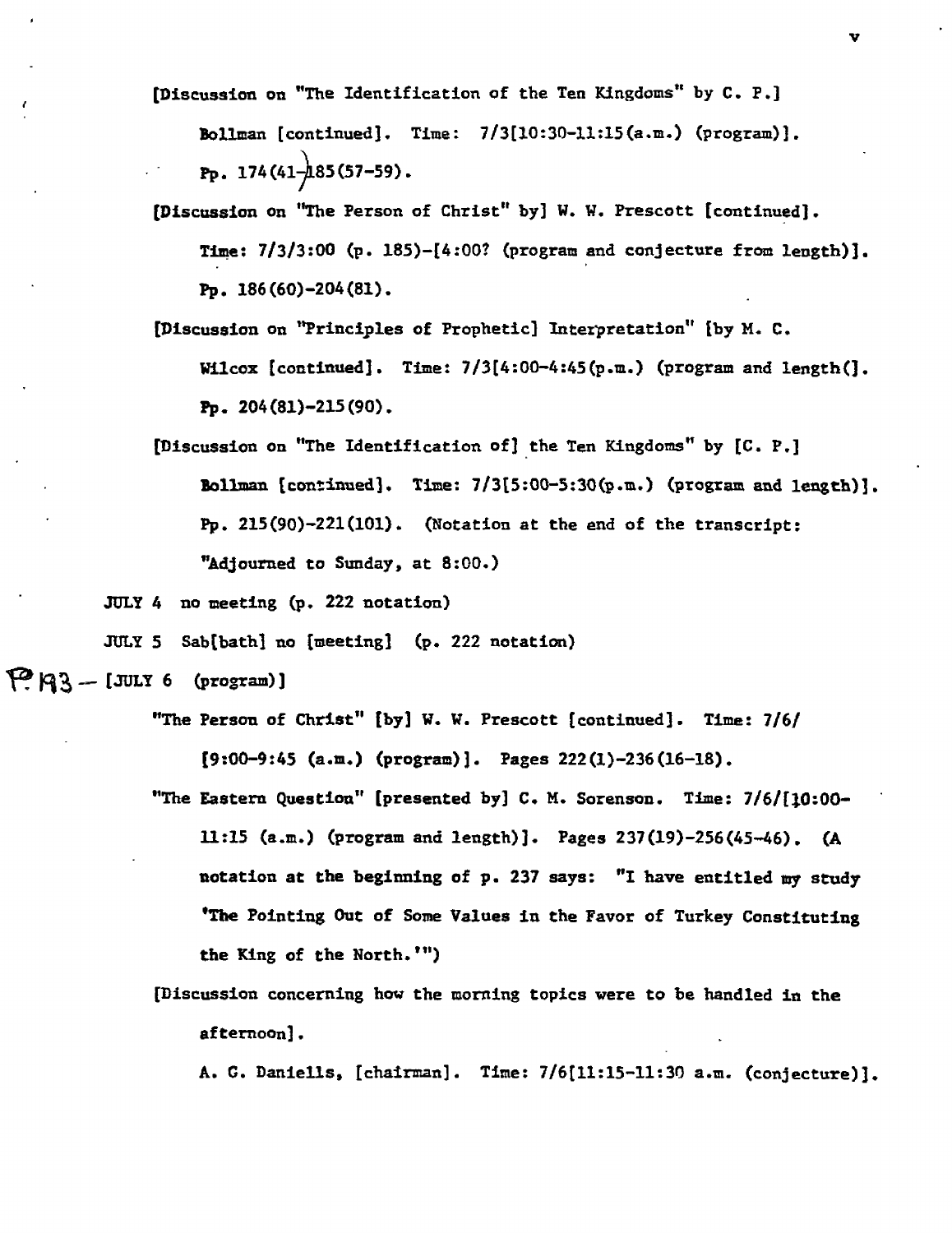**Pages 257(47)-259(49). (Voted that both morning speakers continue their outlines before entering discussion of their topics, except for questions of clarification.)** 

**[Discussion on "The Person of Christ" by W. W.j Prescott [continued].**   $P 229 -$ **Time: 6/7[3:00-3:45] p.m. (p. 258). Pages 259(49)-275(69-72).** 

> **["The Eastern Question" by C. M.] Sorenson [continued]. Time: [3:45-4:45(p.m.) (inference and length)]. Pp. 275(69-72)-283(81-83). (A notation on p. 275 says that "the first part of his [Sorenson's] presentation was not reported, by direction of the Chairman, A. G.**  ÷ **Daniel's.")**

> > $1222$

**("The Eastern Question" presented by H. C.] Lacey. Time: 7/6[5:00- 5:30(p.m.) (program and length)]. Pp. 283(80-81)-288(86-90). (This presentation defends the view that the papacy is the King**   $\approx$   $3$  of the North. Page 288 consists of an "Outline of Suggested View

 $\frac{1}{2}$  ,  $\frac{1}{2}$  ,

**of Daniel 11."]** 

**[JULY 7 (program)]** 

 $\cdot$   $\rightarrow$ 

٦,

 $\left($ 

**"The Person of Christ" by W. W. Prescott [continued]. Time: 7/7 [9:00-10:50 (a.m.) (program, length, and p. 305 inference)]. Pp. 289(1)-305(17).** 

**233** The Eastern Question" by] H. C. Lacey [continued]. Time: 7/7/ **10:05-[11:30 (length)] a.m. Pp. 305(17)-325(34a-38). (A notation on p. 305 says: "At the opening of his remarks, Brother Lacey went over the last part of his previous presentation of Daniel 11." The p. between pp. 312(26) and 313(28), i.e., p. 27 in the original transcript, was missing when the transcript was found.) • 1ES".** *• qc* c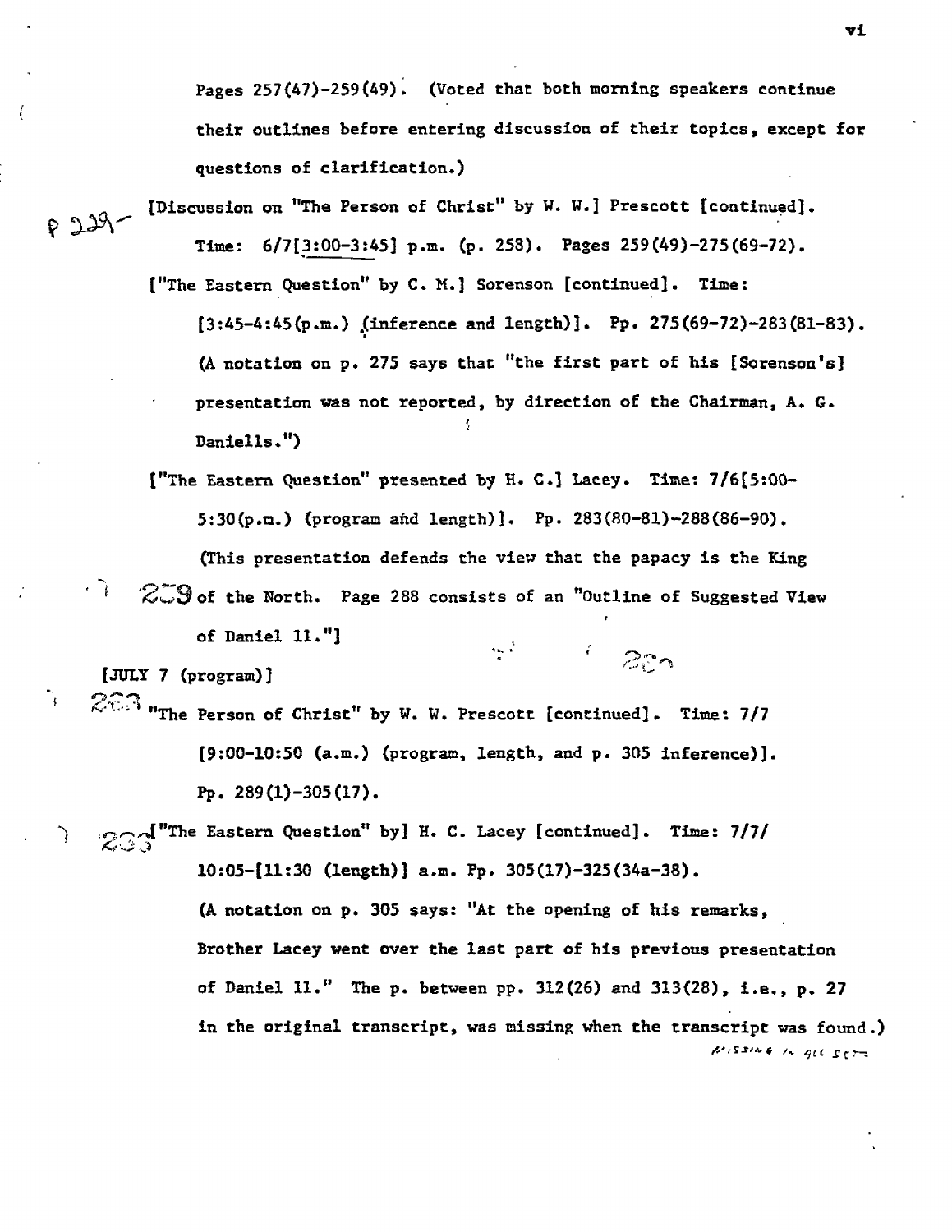**[Discussion on "The Person of Christ" by] W. W. Prescott [continued]. Time: 7/7/3[:00-3:45 (p. 325 and length) p.m. (p. 325)1. Pages 326(39)-338(54).** 

**("The Eastern Question" by] H. C. Lacey [continued.] Time: 7/7/[3:45 -4:30 (program and length)]. Pp. 338(54)-347(66).** 

**(Apparently there was no 4:45-5:30 p.m. meeting this day. See p. 338--** 

**R. C. Lacey weary% P. 342 imperfect, but p. 1509 which is a duplicate of it is perfect.)** (  $\mathcal{U}^{p,q,\pi}$   $\mathcal{I}^{p,q,\pi}$  )

**[JULY 8 (p. 348)]** 

 $\mathbf{A}$ 

Ī

313 **"The Person of Christ" [by] W. W. Prescott [continued]. Time: 7/8/ 9:00-[9:50 (length)] a.m. Pp. 348(1)-363(16-17).** 

**("The Eastern Question" by] A. C. Lacey [continued]. Time: 7/8/ (10:00-11:30 (a.m.) (length. See p. 363)]. Pp. 364(18)-390(44). (A note on p. 390 says that "considerable discussion" followed this presentation.)** 

**["The Eastern Question" presented by] W. W. Prescott. Time: 7/8/ [3:00-3:45 p.m. (pp. 390, 391)]. Pp. 391(45)-406(60). (This is a "new view" presentation.)** 

**[Discussion on "The Eastern Question" by the delegates]. Time: 7/8/** 

**[4:00-5:45 p.m. (length)]. Pp. 406(60-444(108).** 

**(JULY 9 (p. 445)]** 

il6 **"The Person of Christ" [by] W. W. Prescott [continued]. Time: 7/9/ [9:00-9:45 a.m. (inference and length)]. Pp. 445(1)-455(11). ("The Eastern Question" presented by]** M. C. **Wilcox. Time: 7/9/ [10:00(p. 444)-11:30 (length [a.m.] See pp. 444, 460, 470)]. Pp. 456(12)-471(40[7]-52). (A notation on p. 460 says "Pp. 17-35**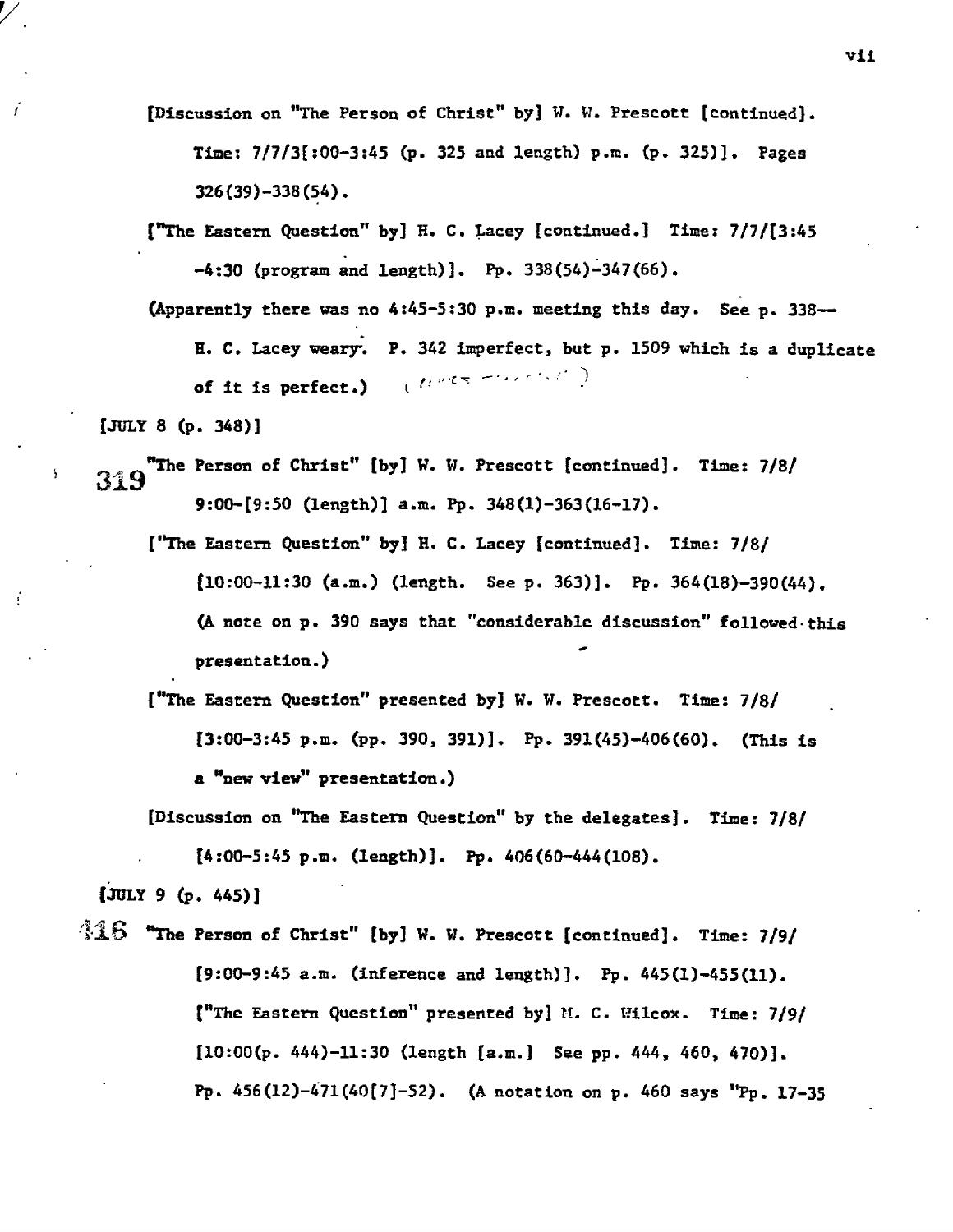## **450**

**out in hands of B. G. Wilkinson." This part of the transcript** 

**was evidently not returned. But see pp. 1627-1645 for a duplicate.)** 

**451 ("The Eastern Question" by] M. C. Wilcox [continued (p. 471)]. Time: 7/9/3[:00 (p. 471)-5:00 (length and inference from p. 498) p.m. (p. 471)]. Pp. 472(53)-497(700). (A notation on p. 472 says: "File copy. Return to B. P. F[oote].")** 

**["The Eastern Question" presented by A. 0.] Tait [followed by**  Oa **discussion]. Time: 7/9/[5:00-5:30 p.m. (inference from p. 498 and length)]. Pp. 498(71)-508(82).** 

1'

**[JULY 10 (p. 509)].** 

**td99"The Person of Christ" [by] W. W. Prescott [continued]. Time: 7/10/ [9:00-9:45 a.m. (inference and length)]. Pp. 509(1)-521(15). 51 21 [The <sup>t</sup>Two Covenants" presented by A. 0. Tait. Time: 7/10/10[:00-** 

**10:45 (length) a.m.]. Pp. 522(16)-536(29-30).** 

**54?-7 "The 1260 Years of Daniel 7" presented by [H. S..] Prenier. Time: 7/101[10:45-11:30 a.m. (length and inference from p. 540)]. Pp. 536(29-30)-539(32A). (A notation at the end of p. 539 says: "Professor Prenier then introduced the 'South Lancaster Academy Bible Notes' on 'Time Prophecies,' from which he quoted largely. See next page." The material on p. 540 does not relate to Prenier's topic, however, these materials do appear as pp. 615-619.)** 

**530 [Discussion concerning a proposal that "a committee of three, made up of Professor (B. G.) Wilkinson, Professor (C. M.) Sorenson, and Professor (C. S. Longacre, be appointed to arrange for the further presentation of the old view (of The Eastern Question)." It was so voted]. Time: 7/10/[3:00-3:05 p.m. (length, p. 540)]. P. 540(33).**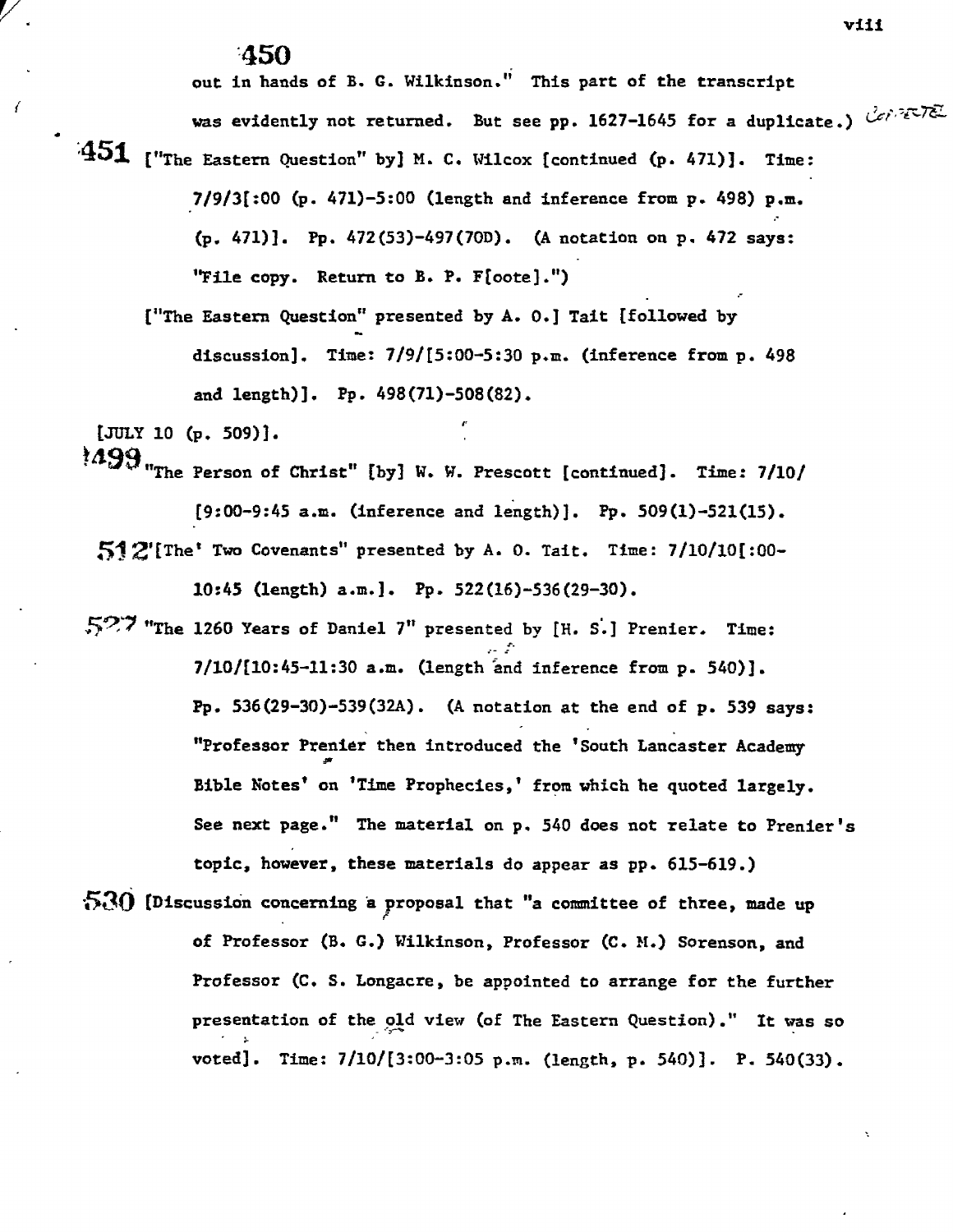**[Discussion on "The Person of Christ" by W. W.] Prescott [continued]. Time: 7/10/[3:05-3:45 (length) p.n. (p. 540)). Pp. 540(33)-550(43).** 

541 **[Discussion on] "The Two Covenants" [by A. 0. Tait continued]. Time: 7/101[3:45-4:15 p.m. (length and inference)]. Pp. 551(44-45)-560(57).** 

**Discussion on] "The 1260 [Years of Daniel 7" by E. S. Prenier, continued]. Time: 7/101[3:45-5:00? p.m. (length)]. Pp. 651(58)-577(73). (Digresses "0 from the topic and discusses E. G. White's writings.)** 

**[JULY 11 (p. 578)]** 

- **150;7 ("The Person of Christ" by] W. W. Prescott [continued]. Time: 7/11/ 9[:00-9:45 (a.m. [p. 577]) (length)]. Pp. 578(1)-594(16).**
- **Mkt "The [Two] Covenants" [by A. 0. Tait further discussed]. Time: 7/11/ [10:00-10:45 a.m. (length)]. Pp. 595(17)-610(33).** 
	- "The 1260 [Years of Dapiel 7" by] H. S. Prenier [continued]. Time: **7/11/[10:45-11:30 a.m. (length. See note that follows)]. Pp. 611(34- 638(38). (A note on p. 613 says: "Prenier's paper follows." Then follows a chart titled: "South Lancaster Academy Bible Chart No. 6,"**
- **6n3'M% [p. 614]; "South Lancaster Academy Bible Notes: Daniel and the Revelation Time Prophecies," [pp. 615-619]; "South Lancaster Academy Bible notes: The Continual [The Daily] of Daniel Eight," [pp.**
- **616 and 620-626]; "South Lancaster Academy Bible Notes: Subversion of the Papal Government," [pp. 627, 628]. The transcript of Prenier's presentation continues (pp. 629(36-0-638(38)J. A notation on p. 638 reads: "Adjourned to Sunday morning."1327**

**[JULY 12, Sabbath. No meeting (implied p. 638)]** 

**[JULY 13 (p. 639)]** 

**628 "The Mediation of Christ" [presented by] W. W. Prescott. Time: 7/13/**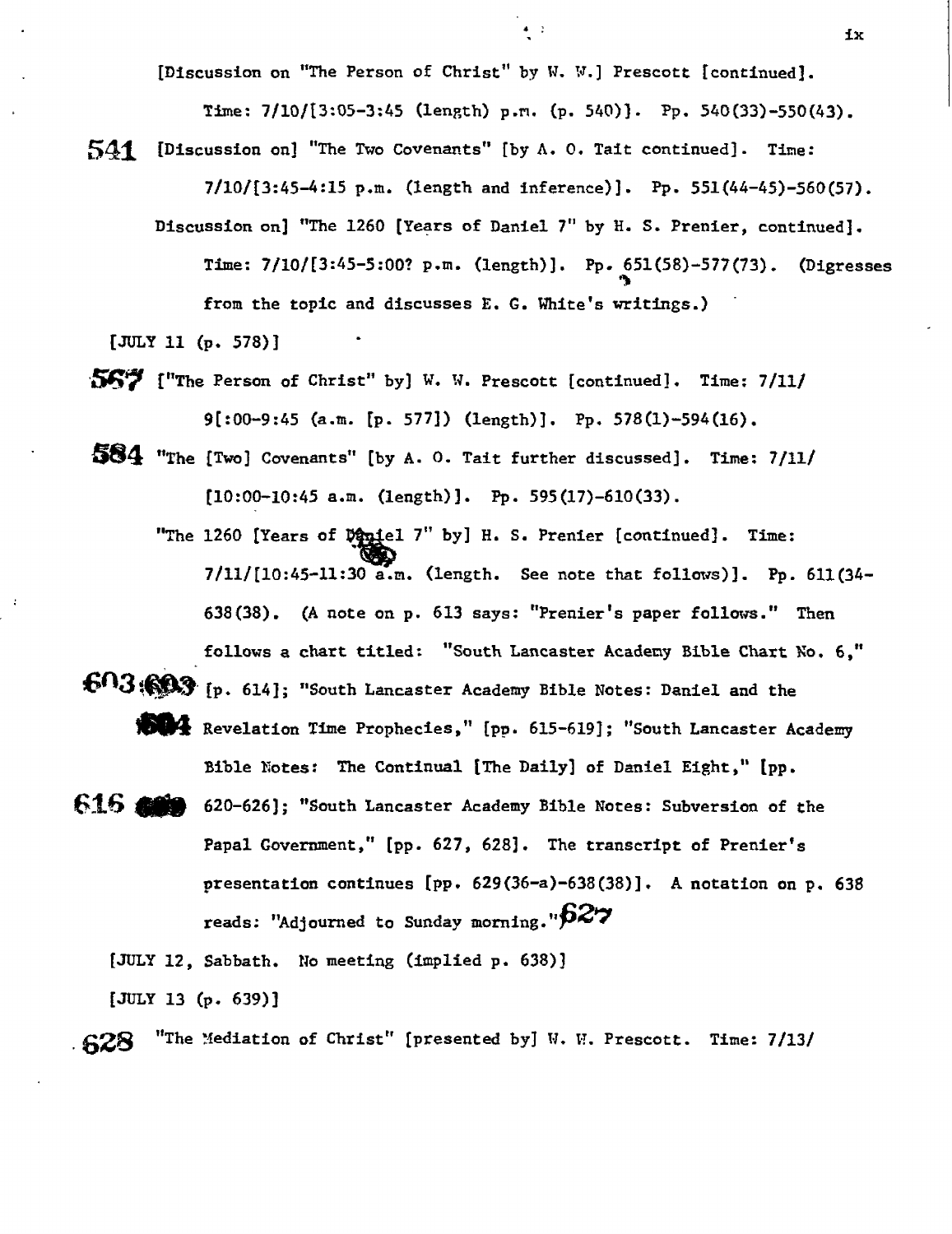**[9:00-9:45 a.m. (Program and length)]. Pp. 639(1)-652(14-16).** 

**"The Beast Power of the Revelation" [presented by] M. C. Wilcox.** 

- **S42. Time: 7/13/110:00-10:45 (a.m.) (program and p. 653)]. Pp. 653(17-21)- 671(18). (A notation on p. 653 says: "This period was taken by M. C. Wilcox, who read first various extracts from the writings of Sister White, many of them unpublished, and followed with a paper on**
- **X43 the Beast Power of Revelation 12-21." A further notation says: "Insert papers here." The paper titled "The Beast Power of the Revelation" follows as pp. 654-665. The transcript continues from p. 666 to p. 671.)**

**A blank cardboard stiffener. P. 672.** 

**"The 1260 Year[s of Daniel 7" by H. S. Prenier discussed]. Time: 7/13/[10:45-11:30 (a.m.) (p. 673 and program)]. Pp. 673(22)- 684(33b). (This is the first transcript in the second packet.)** 

**[Discussion on "The Mediation of Christ" by W.W.] Prescott [discussed]. 673 Time: 7/13/(3:00-3:45 p.m. (pp. 685, 695)]. Pp. 685(34)-695(47),** 

**[Discussion on] "The Beast Power or Revelation" [by M. C. Wilcox]. Time: 7/13/[4:00-4:45 p.m. (p. 695 and length)]. Pp. 695(47)- 700(53). (A notation on p. 700 indicates that M. C. Wilcox con**tinued "Reading, beginning with prop[osition] 19" in his paper.)

- **[Discussion concerning adjournment and the possibility of having another Bible Conference in 1920. A. G.] Daniells [chairman]. Time: 7/131[4:45-5:00 p.m. (inference and length)]. Pp. 701(54)- 702(55).**
- **[Discussion on "The 1260 Years of Daniel 7" by H. S. Prenier continued]. Time: 7/13/(5:00-5:30? p.m. (length)]. Pp. 702(54)-705(58). (The**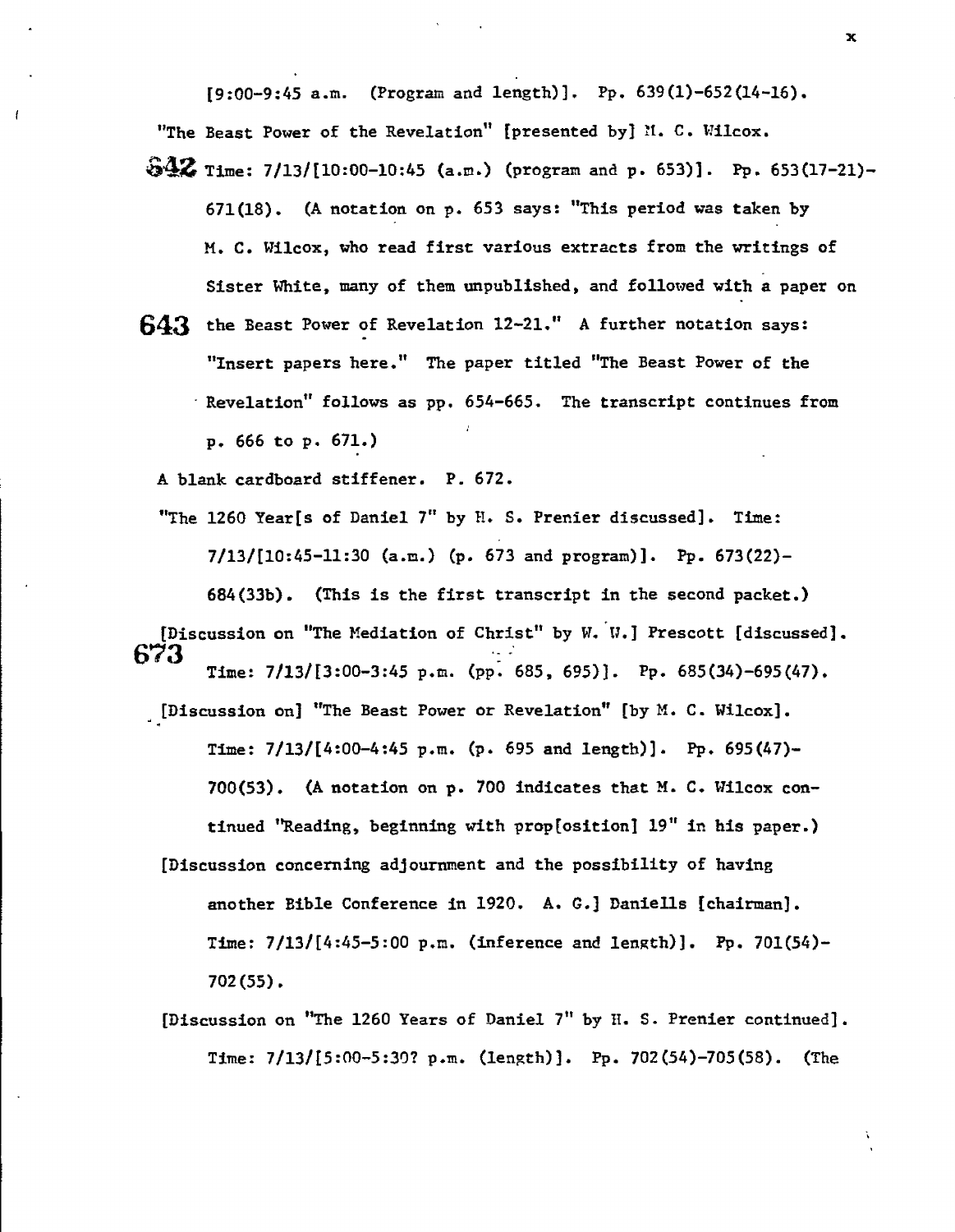**last sentence on p. 705 seems to indicate that the balance of the time was taken up by the reading of the "Catholic encyclopedia concerning the "Isodorian [i.e., Isidorian] decrees." This part**  of the transcript does not appear in the duplicate copy.)

**[JULY 14 [program and p. 706]** 

- **694** ("The Mediation of Christ" (program and p. 710ff); however the trans**cript says:] "The Person of Christ" (p. 706) by W. W. Prescott [continued]. Time: 3[1.e. 7]1/4/9:00 (p. 706)-[9:45 a.m. (length and p. 706)]. Pp. 706(1)-724(17-20).** 
	- **["The Beast Power of Revelation" by] M. C. Wilcox [continued]. Time: 7/141[10:00-10:45 (a.m.) (program)]. Pp. 725(21)-726(22). (A notation on p. 726 says: "Elder Wilcox continues the reading of his paper.")**
	- **["The Beast Power of Revelation" presented by H. C.] Lacey. Time: 7/141[10:45-11:35 (a.m.) (length and p. 745)]. Pp. 727(23)-745(43). (Note: The program (p. 34] lists "Eastern Question B. G. Wilkinson & C. M. Sorenson" for "10:45-11:30;" however, Lacey occupied the time, doubtless by previous arrangement.)**
	- **[Discussion on "The Mediation of Christ" by W. W.] Prescott [continued]. Time: 7/141[3:00-3:45 p.m. (length)]. Pp. 746(44)-760(57).**

**[Discussion on "The Beast Power of Revelation" by] M. C. Wilcox [con-**

**tinued]. Time: 71141(4:00-4:30? p.m. (length)]. Pp. 760(57)-769(67).** 

**[Discussion on "The Mediation of Christ" by] W. W. Prescott [continued]. Time: 7/14/[4:30?-4:50? (length)]. Pp. 770(68)-776(74). (During this discussion a verbal scuffle broke out between R. D. Quinn and W. W. Prescott, and the latter offered to "withdraw from any further**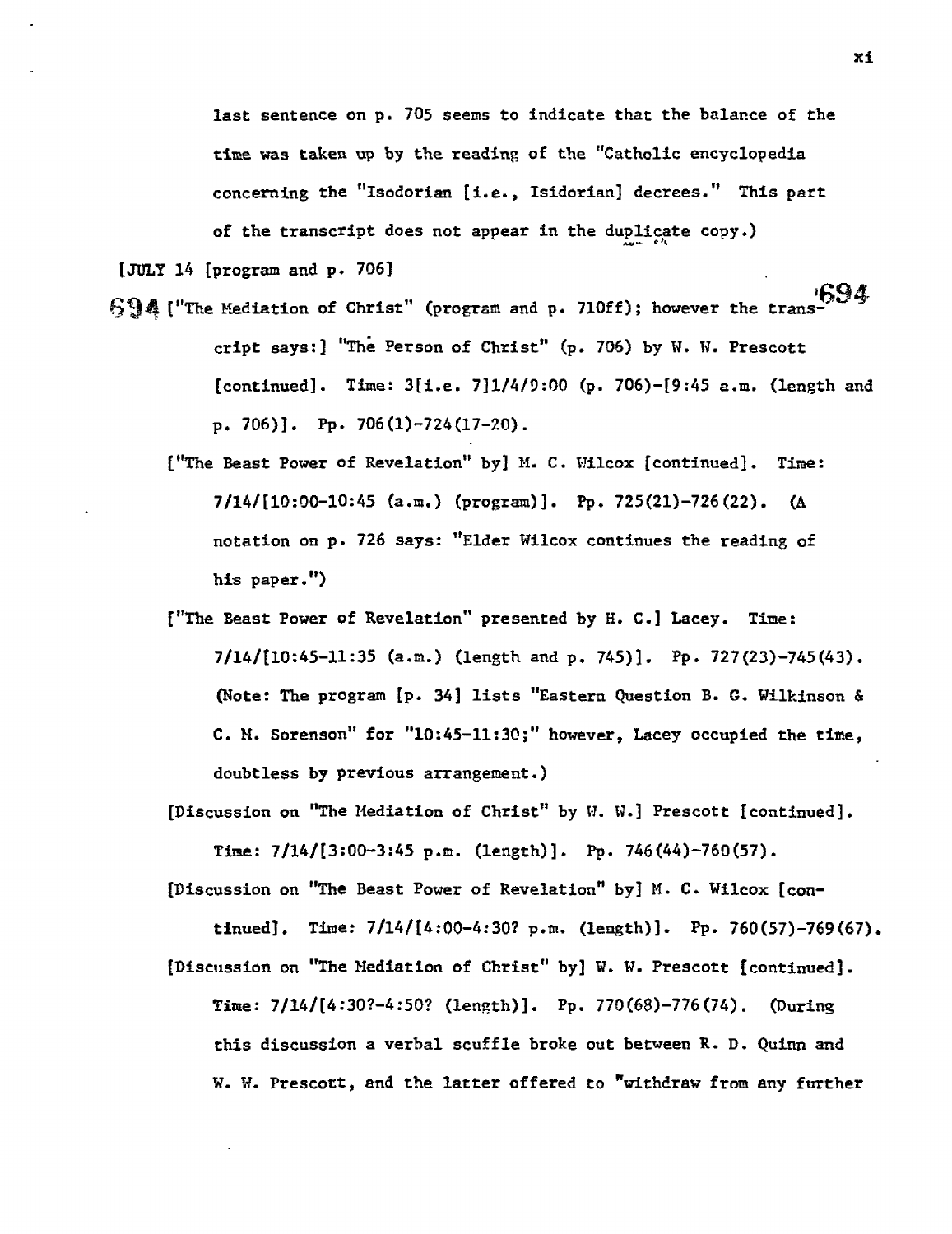**teaching on the subject" [p. 770] and "drop the whole thing" [p. 773]. However, F. M. Wilcox moved "that it is the consensus of this body that Professor Prescott go on with these studies." This motion was greeted with "General acclamation from the floor" [p. 774]. Nevertheless, Prescott does not seem to have continued at this time. He did the next day.)** 

**["The Beast Power of Revelation" by H. C.] Lacey [continued]. Time: 7/14/[4:50?-5:45? p.m. (length)]. Pp. 776(74)-794(92).** 

**[JULY 15 (program)]** 

- **"The Mediation of** CHrist" **[by] W. W. Prescott [continued]. Time: 7/15/ [9:00-9:45 (a.m.) (program)]. Pp. 795(1)-810(11).**
- **"The Eastern Question" [presented by] C. S. Longacre. Time: 7/15/ [10:00-10:45 a.m. (length and inference)]. Pp. 810(11)-835(25).**
- **799 (Pages 811-835 are Longacre's paper, entitled: "Statement on Daniel 11." Apparently his presentation consisted of extracts from his paper. According to the program, "The Beast Power in Revelation" by** M. C. Wilcox **was originally scheduled for this time.)**
- **8a "The Beast Power of Revelation" by H. C.] Lacey [continued]. Time: 7/15[10:45-11:30? a.m. (Length and program)]. Pp. 836(11a)-846(19- 20). (The "U. S. in Prophecy" by W. H. Wakeham was originally scheduled for this time.)**

**[JULY 16 (program)]** 

**805 ["The Mediation of Christ" by W. W.] Prescott [continued]. Time: 7/16/(9:00-10:45 (a.m.) (program and length)]. Pp. 847(1)-880(22L). (The "Seven Trumpets [by] J. N. Anderson & C. L. Benson" was originally scheduled for this time.)**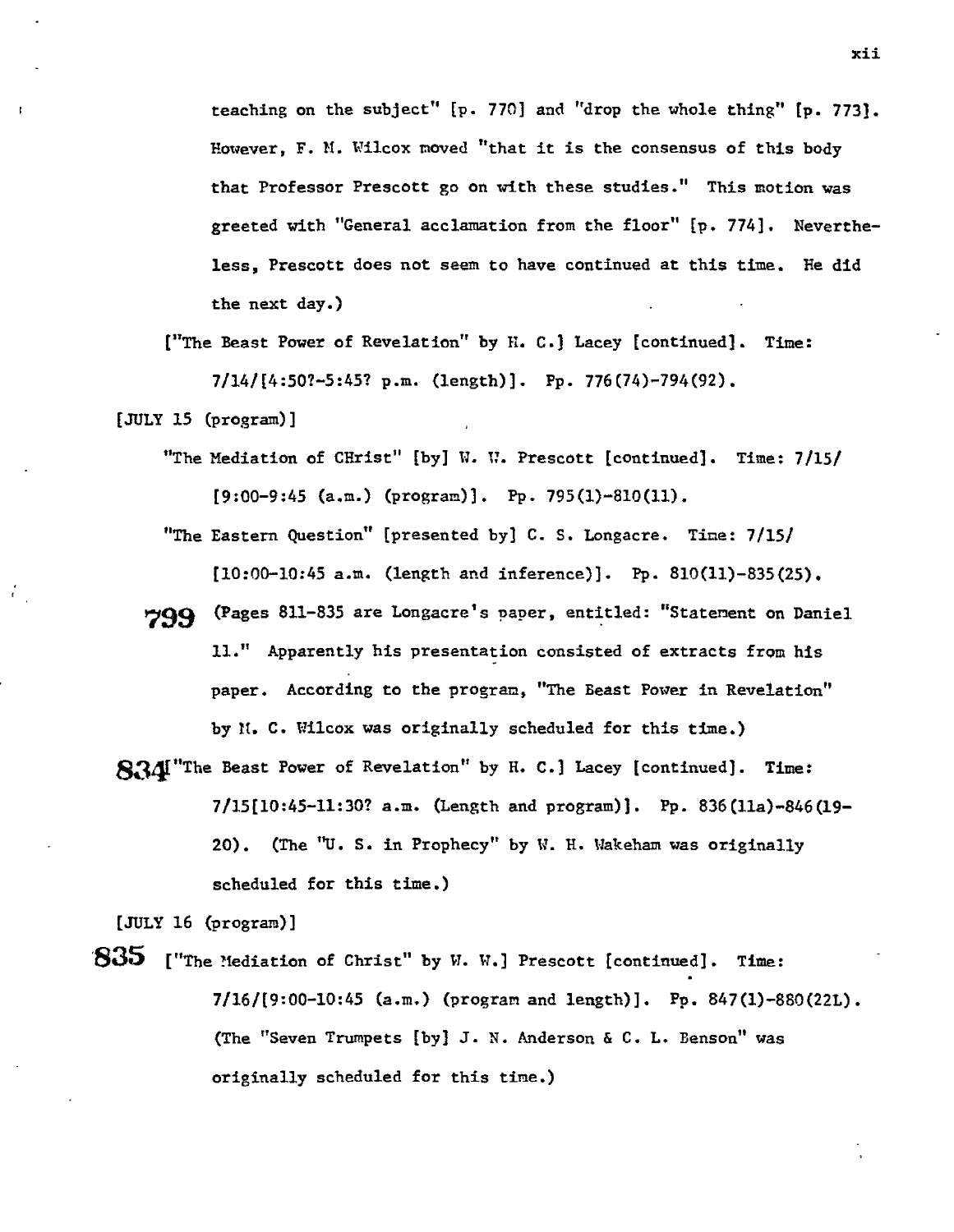**("The Eastern Question" by C. M.] Sorenson [continued?]. Time: 7/16/ [10:45 (p. 881)-11:30 (program)]. Pp. 881(23)-904(40f). (Though this transcript occupies 23 pages much of it appears to have been historical quotations that were entered into the transcript later.)** 

**[Discussion concerning the] "Disposition of the Manuscri't." A. G. Daniells [chairman]. Time: 7/16/111:30?-12:00? (noon) (conjecture, p. 905 and length)]. Pp. 905(40-g)-913(40-o). (From the discussion it appears that the primary reason for not publishing the papers and transcripts of the conference was the dissention generated by the discussions on "the Eastern Question" (p. 906), or "the king of the**  North" (p. 910). Apparently A. G. Daniells' suggestion "to lock **this manuscript up in a vault" [p. 912], was the one adopted though no formal action was taken to this effect at this time. W. T. Knox, chairman of the Bible Conference committee concurred in Daniells' opinion when he said: "1 believe it would be better not to print It at all" [p. 913]. A notation at the end of p. 913 reads: "Adjournment.")** 

**902 ['Discussion concerning the topic for the first period of the afternoon and discussions on "The Eastern Question," (The Daily," and "The**  Beast Power of Revelation"]. Time: 7/16/[3:00-3:55? p.m. (length **and pp. 914, 937)]. Pp. 914(41)-937(62). (Apparently the scheduled topic for this period was on "The Mediation of Christ, but it was replaced by discussions on the topics listed above.)** 

**("The United States in Prophecy" presented by** W. **H.] Wakeham. Time: 7/161[4:00-4:45 p.m. (p. 937)]. Pp. 938(63)-953(711i). (This topic** 

xiii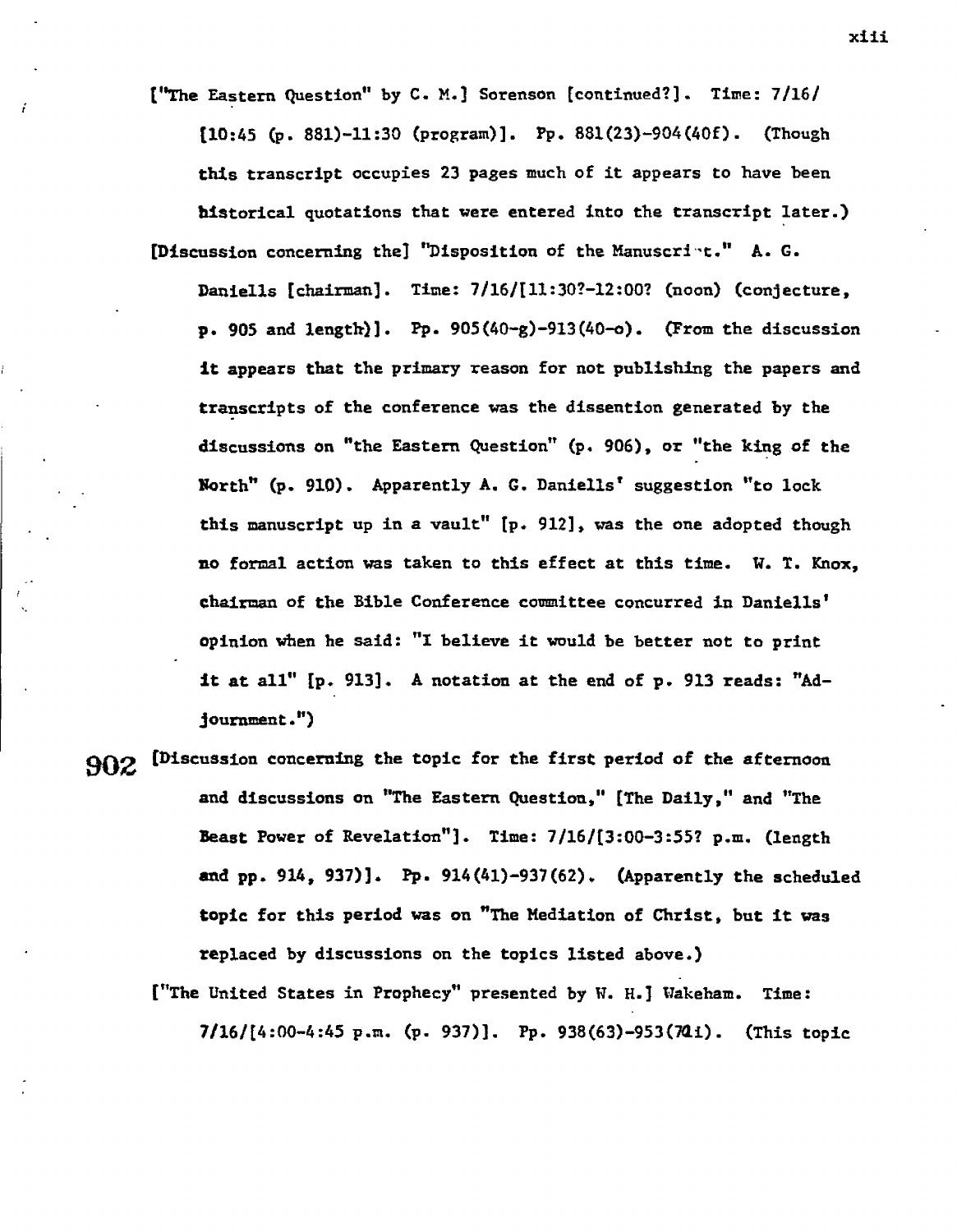**was proceded by discussion on "The Beast Power of Revelation" while Wakeham fetched his paper. Pp. 940(66)-950(70f) apparently consist of the transcription of Wakeham's paper [pp. 950, 951].)** 

- 342 **"The Spirit of Prophecy" [presented] by A. C. Daniells. Time: 7/16/ [4:45-5:30? p.m. (p. 954)]. Pp. 954 (71)-961(84-87). (A shorthand** 
	- 910 **notation on p. 957 apparently instructs the stenographers not to transcribe the pages between p. 956 and 958. See p. 2142.)**
- **[JULY 17 (program, p. 062)]**

ĺ

352 **"The Daily--Matthew 24" [presented by] W. W. Prescott. Time: 7/17/ 9:00-[9:45 a.m. (program)].** Pp. 962(1)-973(12-19)  $\mathbb{Q}$ 

**("The Seven Trumpets" presented by] J. N. Anderson. Time: 7/17/** 

**[10:00-10:45 a.m. (p. 974 and length)]. Pp. 974(20)-988(32b).**  (A **notation on p. 974 indicates that "during . . . [the intermission --9:45-10:00 a.m.] the pictures of the delegates were taken." The program lists C. L. Benson as co-lectuier with 3. N. Anderson on this topic. However, Benson- apparently took no part in the oral presentation.)** 

**. ['Discussion concerning Bible Readings and "The United States in Prophecy"]. Time:** 7/17/(10:45-11:30 **a.m. (program and length?)). Pp. 989(33)-997(44-45). (The program says "Open" for this period. It was proposed that W. W. Prescott complete his presentation of** 

**` 1 " The Daily Matthew24" [pp. 962, 989], but Prescott declined, saying that "one presentation a day and all the discussion on it, is all I can stand." It is not absolutely certain that discussion for this period ends on p. 997. However, the length of the discussion and the abrupt change of subject tends to confirm this conclusion.)** 

xiv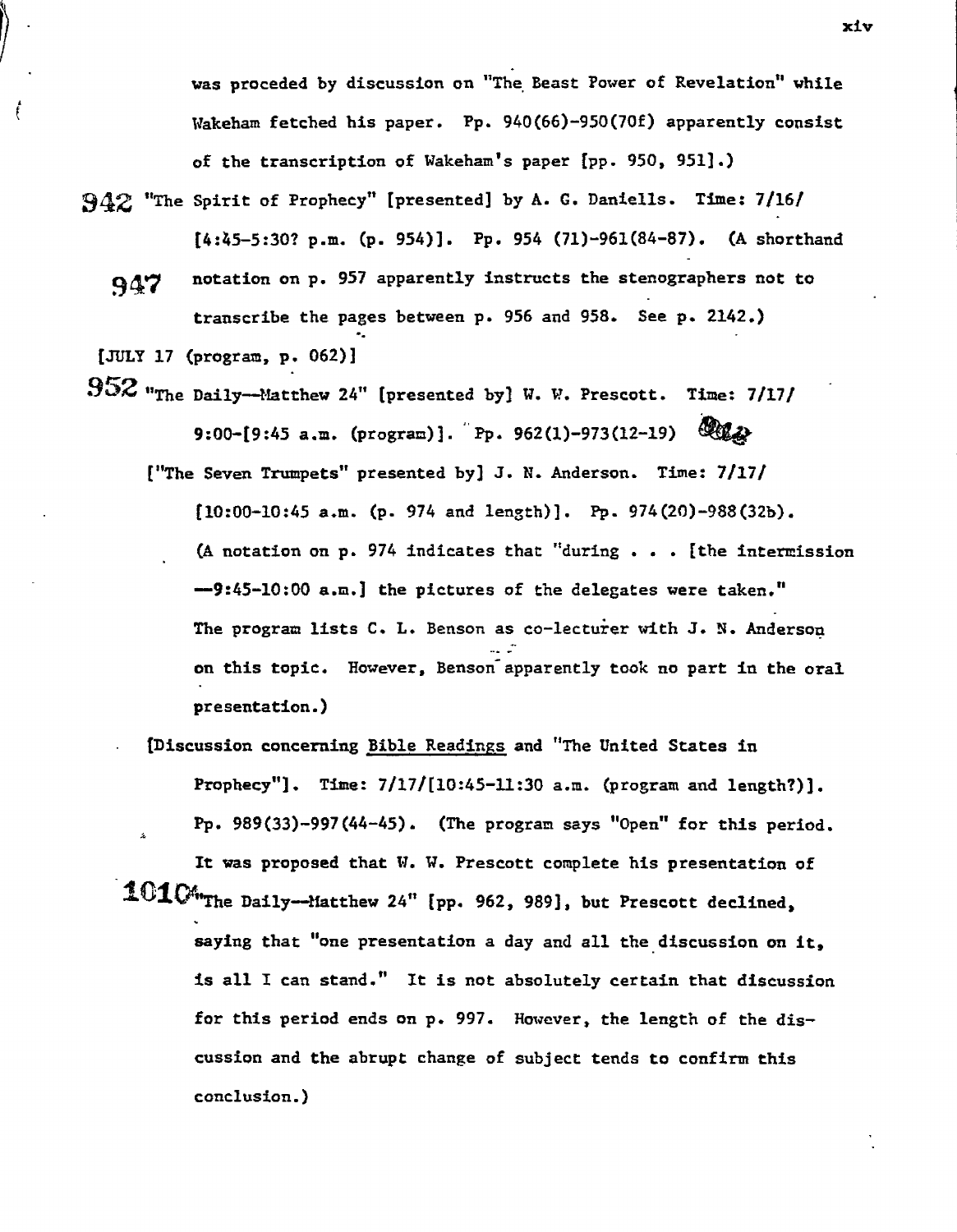**[Discussion on "The Seven Trumpets"] Time: 7/17/[3:00-3:45 p.m.** 

**(length)]. Pp. 997[44-45]-1006(54). (The "intermission" [p. 1006] that followed this discussion was apparently from 3:45-4:20 p.m.) (Discussion concerning whether to let E. C. Lacey present his "view of the cause of the darkness of May 19, 1780" It was voted to defer Professor Lacey's talk to a later period, "some time during the Teachers' Conference."]. Time: 7/17/[4:20?-4:45 p.n. (pp. 1006, 1007, 1009?)]. Pp. 1007(55)-1011(58A).** 

**Discuision of "The [Seven] Trumpets. Time: 7/17/(4:45?-5:30 p.m.** 

**(length? and p. 1019)]. Pp. 1012(59)-1019(66).** 

**[3DLY 18 (p. 1020)]** 

**"[The Daily--] Matthew 24" [by] W. W. Prescott [continued, followed by discussion]. Time: 7/18/[9:00-11:15? a.m. (length and pp. 1020, 1020(1)-1067(55-56). (The program schedule assigns the first study period [9:00-9:45] to "Matthew 24" by W. W. Prescott; the second period [10:00-10:45] to the "Seven Trumpets" by J. W. Anderson & C. L. Benson; and the third period [10:45-11:30] to "Open." It appears that the presentation and discussion of the Daily in Matthew 24 took up the entire time until about 45 minutes before "noon" [p. 1067]).** 

**"The (Seven) Trumpets" [presented by] B. C. Wilkinson. Time: 7/18/ (11:15?-12:00 (conjecture, p. /067)]. P. 1067. (A notation on p. 1067 states that "Prof. B. G. Wilkinson was next called upon**  1057<sup>the</sup> question of the trumpets." This is followed by the parenthetical **remark: "Wilkinson's paper," which in turn is followed by the**   $$ **parenthetical remark: "Later: It [Wilkinson's paper] is not in shape to be copied yet." There is no transcript for this talk.**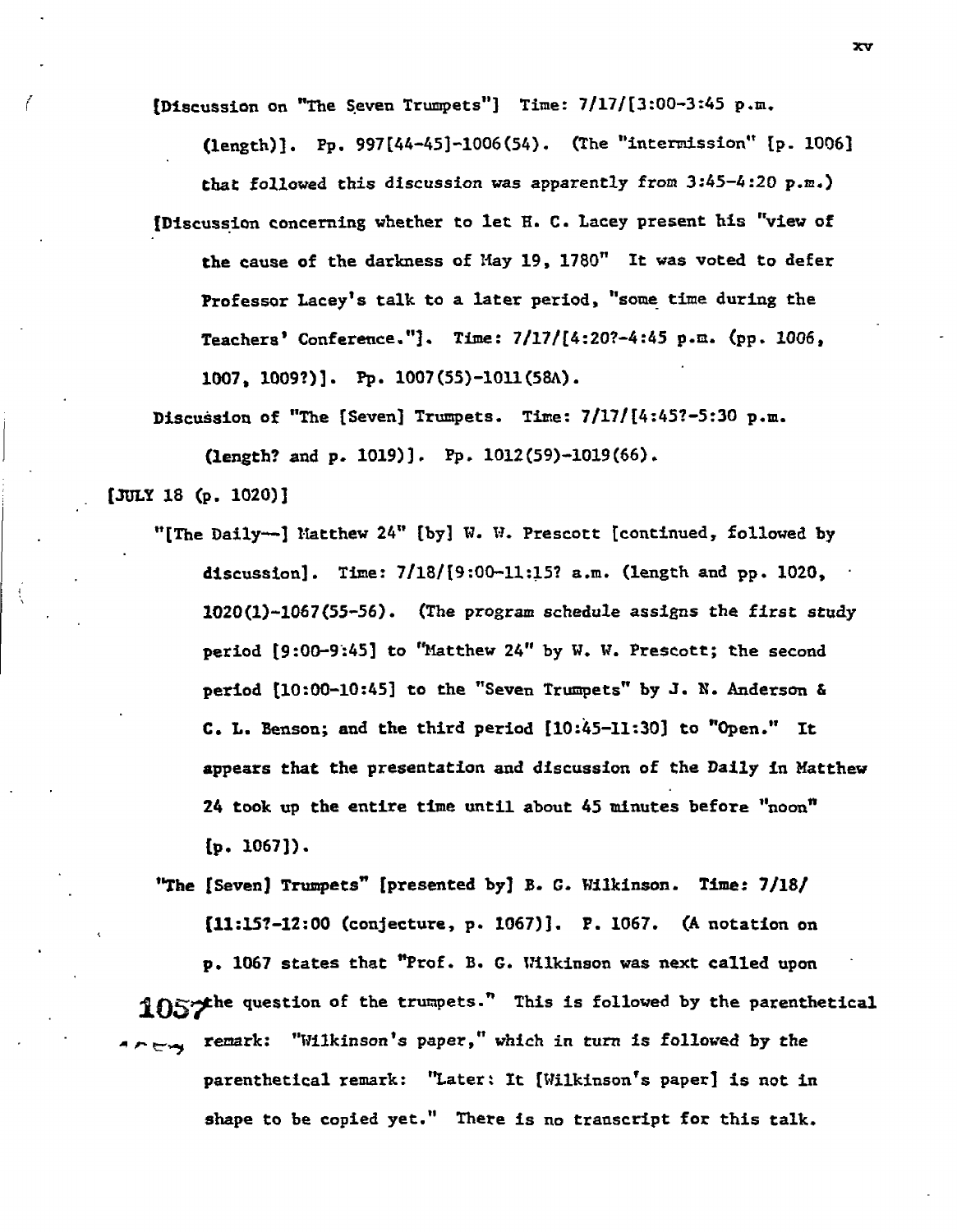**Perhaps he simply read his paper.)** 

**[JULY 19 (program and p. 1068)]** 

Ĺ.

- **"Devotional Service [and Testimony Meeting]." Time: 7/19/4[:00-6:00?]**  1058 **p.m. (pp. 1067, 1068 and length). Pp. 1068(8)-1090(36). (A notation on p. 1068 says: "Elder Daniells' opening remarks were taken by Prof. [Clemen] Hamer, to which were assigned pages 1-7." A notation on p. 1090 says: "The closing remarks of Elder Daniells 1080 were taken by Professor Hamer.)**
- 1081 **"Sunday in the Roman Empire, and Its Introduction Into the Christian Church A paper by C. M. Sorenson. Pp. 1091(1)-1118(28). (This paper is a duplicate of the paper appearing as pp. 3-30.) "Lacks first study, 7/20/19. Given to A. G. D[aniells] with other** 
	- **material." P. 1119. (This is a scrap of paper, and manifestly**  1108 **refers to the first morning study presented by W. E. Howell at the Bible Teachers' Counsel [July'20-August 1], since it is attached**  1109<sub>co p.</sub> 1120, "The Divine Call to Teach" by W. E. Howell, which is **dated "7-21" at "8:15.")**

**[JULY 22 (p. 1120)]** 

**"The Divine Call to Teach" by W. E. Howell. Time: 7/21/18:15-8:43? (a.m.) (p. 1120 and conjecture p. 1127)]. Pp. 1120(1)-1127(8). (The presentation of this paper was apparently followed by discussion by those present [p. 1127].)** 

**[JULY 23 (p. 1128)]** 

**Ty Master Teacher" [presented by] W. E. Howell. Time: 7/22/[8:15-8:40? a.m. (pp. 1128, 1133 and length)]. Pp. 1128(1)-1133(6).** 

xvi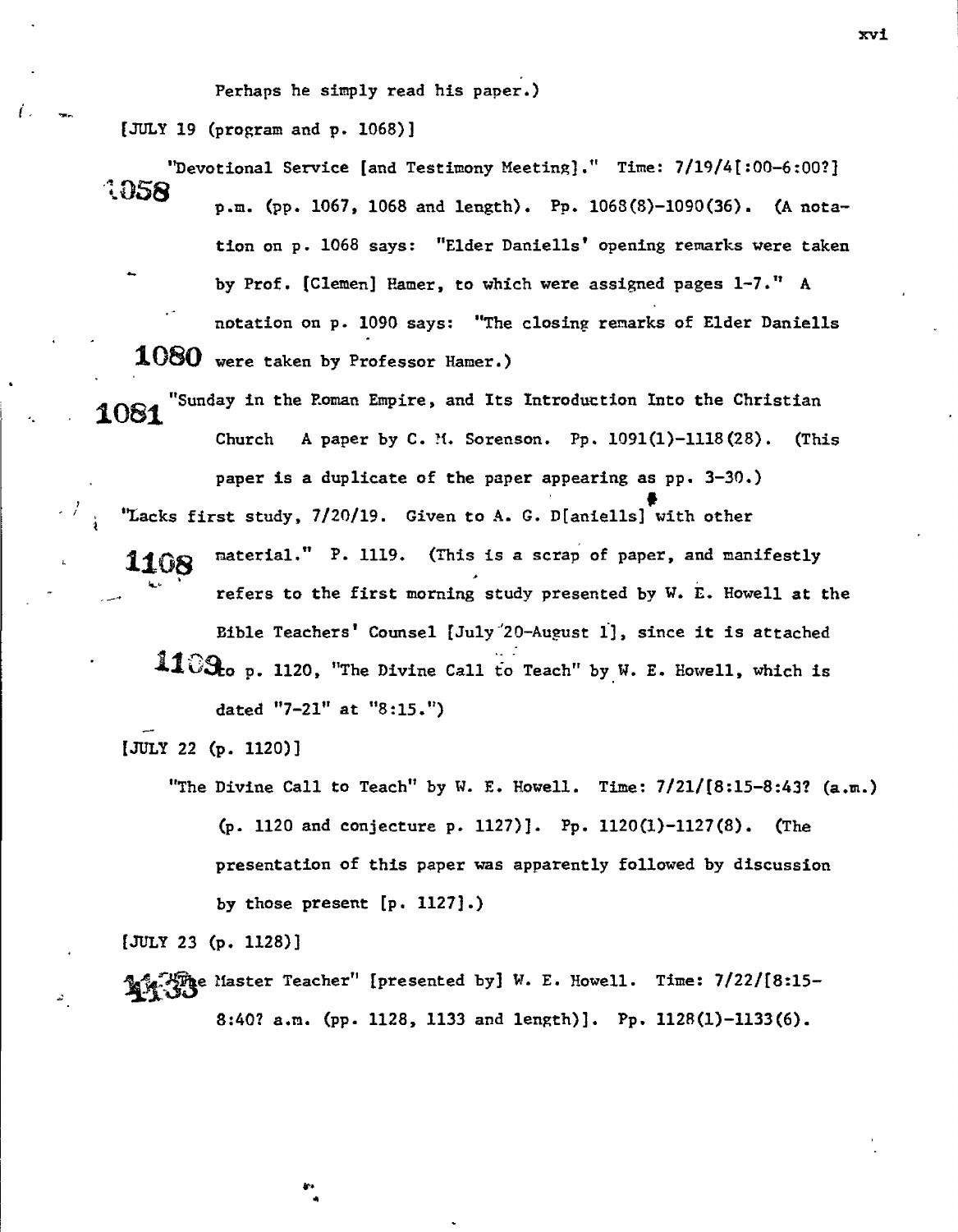ريدا الأراني **SEQUENCE OF MATERIALS IN THE 1919 BIBLE AND HISTORY TEACHERS' CONFERENCE PAPERS, July 20-Aug. 1 July 20 Papers presented during this day are missing**   $\frac{July}{i}$   $\frac{21}{21}$  **The Divine Call to Teach," W. E. Howell**,  $38:15$   $\frac{8}{27}$   $\frac{305}{27}$ W. W. Prescott presentation, 9:00, 24 pp **1313 July 22 W. E. Howell presentation, 8:15f 6 /57 W. W. Prescott continuation of previous day's study** */clans I*<sup><sup>15</sup> / *EEE* **11** 39</sup> **July 23**   $\overline{W}$ . E. Howell presentation, 8:15,  $\overline{S}$   $\rho \overline{P}$ 154 **1159 "Christ the Master-Teacher, We the Underteachers," W. E. Howell, 8:15, 5 PP. tool 414 The Aim, Scope, and Content of Our College Bible Studies," H. C. Lacey, 10:15 /P pp. Julx 25 "The Divine Call to Teach," W. E. Howell,**  $6$  $\cancel{\cancel{11}}$ **July 30 "The Use of the Spirit of Prophecy in Our Teaching of Bible and History," discussion 1187** led by A. G. Daniells, 9:00, 40 pp. **August 1 i** Inspiration of the Spirit of Prophecy as Related to the Inspiration of the Bible," discussion,  $3^7$   $PP$ . **The Concession of A. G. Daniells, 11:15 6 provided 1258 'Undated Manuscripts "The Application of the Principles of Historic Method to Our Own Teaching Work," C.** L. Benson,  $7$   $\cancel{P}$ . "Historical-*Yathod*," E. F. Albertsworth,  $23$   $\rho p$ , L.

J.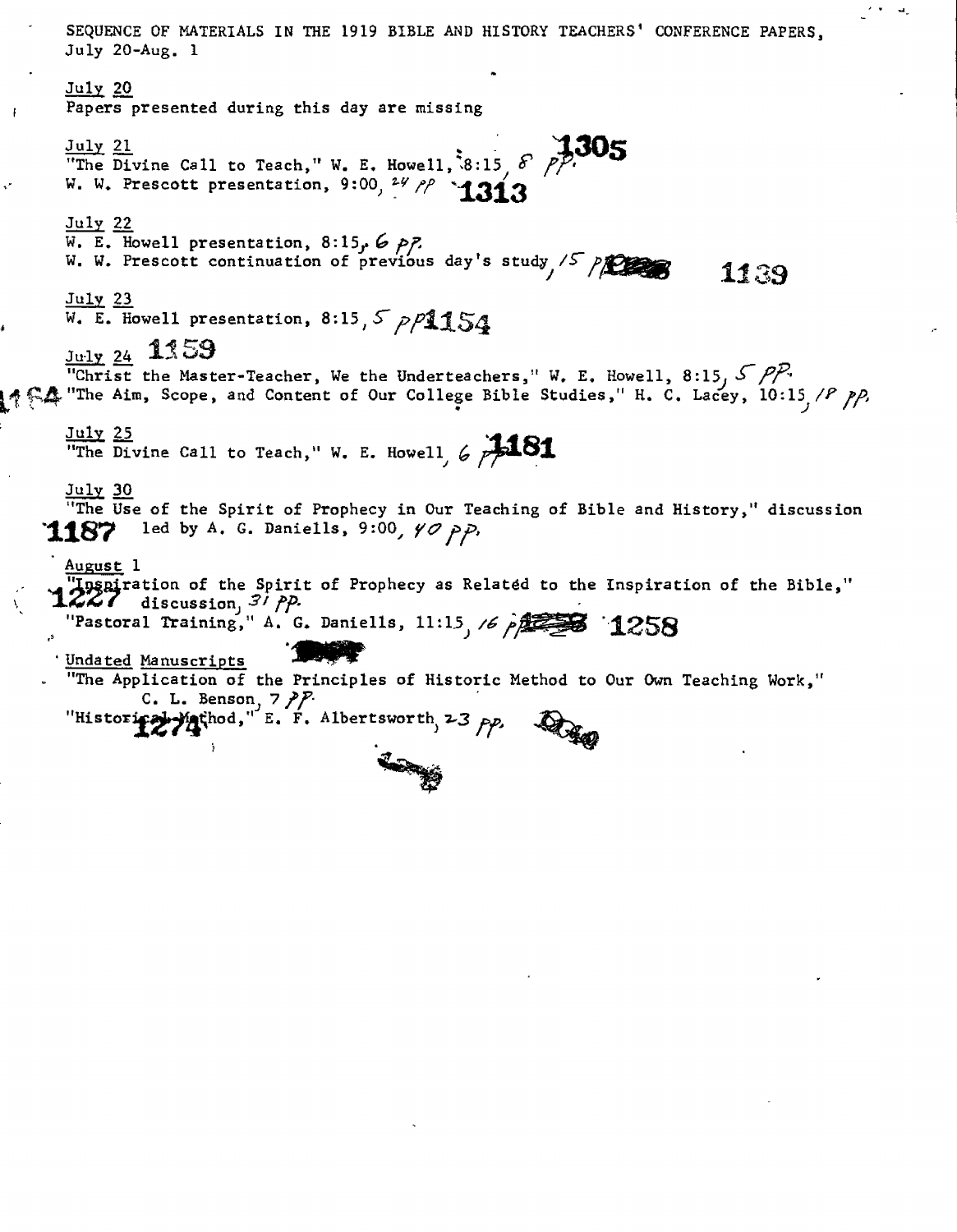**[JULY 23 (p. 1134)]** 

**["The Great Commission" (title?) by W. E.] Howell. Time: 7/231[8:15-**  $\frac{1}{2}\sqrt[3]{3}$  8:30? a.m. (p. 1134 and length)]. Pp. 1134([1])-1138(5). (This

**untitled talk could have been titled: "Go Teach All Nations.")** 

**[JULY 24 (p. 1139)]** 

1159 **"Christ the Master-Teacher, We the Underteachers" by W. E. Howell. Time: 7/24/1915 [i.e. 1919]/ 8:15-[8:30 a.m.] (PP- 1139 and length). Pp. 1139-1143.** 

**[JULY 25 (p. 1144)]** 

**1181** "The Divine Call to Teach" by W. E. Howell. Time: 7/25/[8:15-8:30 (a.m.) **(length)]. Pp. 1144(1)-1149(6).** 

**[JULY 21 (p. 1150)]** 

**["The Teaching of History in Our Schools" (title?) presented by W. W.]**  ( **Prescott. Time: 7/211[9:00 (p. 1150)-9:45 a.m. (length)]. Pp. 1150(9)-1165(24).** 

**[JULY 22 (p. 1166)]** 

**<sup>[&</sup>quot;The Teaching of History in Our Schools" (title?) presented by W. W.] Prescott continued, [and accompanied by discussion]. Time: 7/22/ [9:00-9:45 a.m. (conjecture and length)]. Pp. 1166(1)-1180(15). [JULY 24 (p. 1184)]** 

**<sup>&</sup>quot;The Aim, Scope, and Content of Our College Bible Studies" [by] H. C. Lacey [followed by discussion]. Time: 7/24/10:15(p. 1184)-11:25 a.m. (conjecture, length)]. Pp. 1181(1)-1198(18). (End of packet No. 1.)**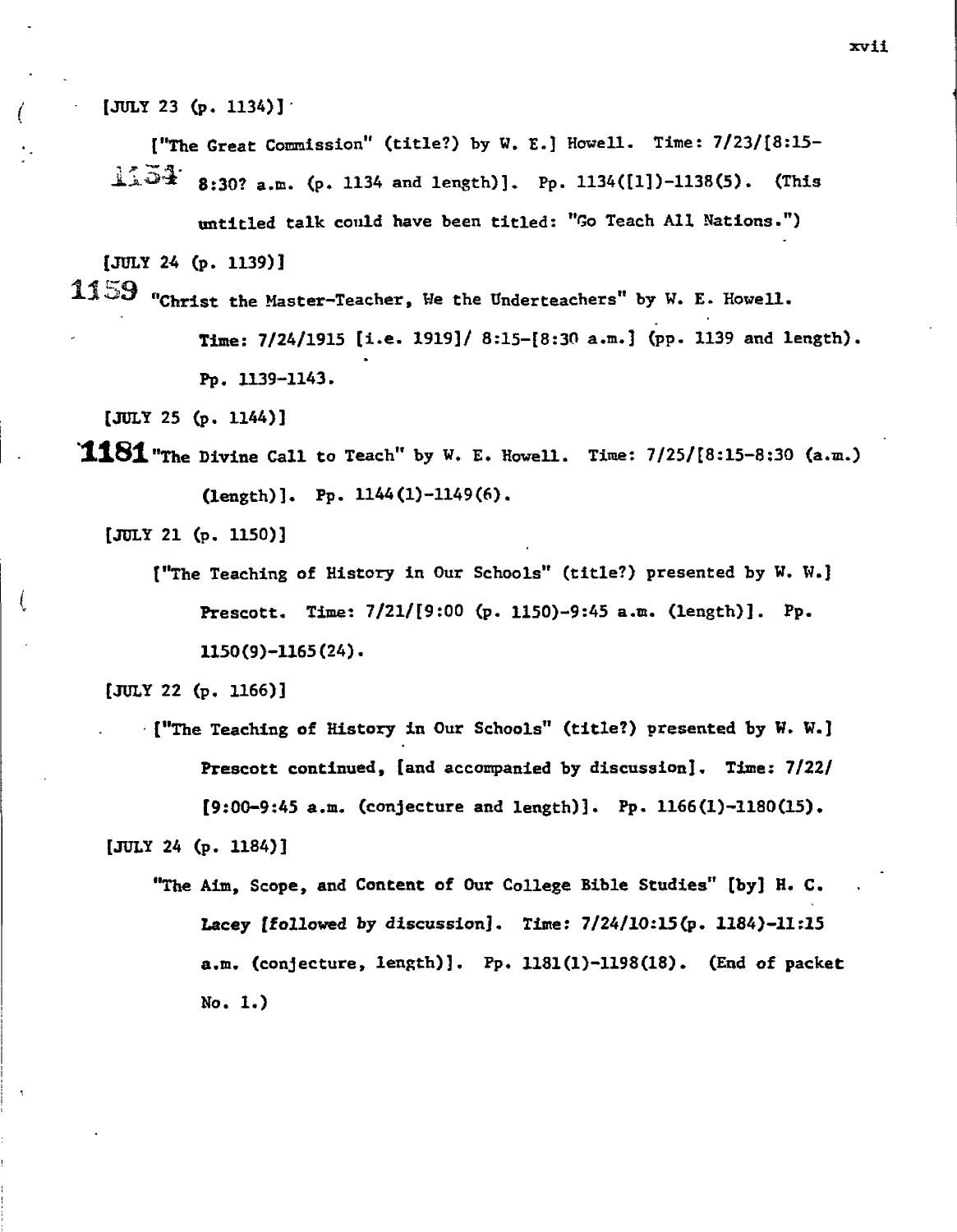"Bible Conference: July 1-19, 1919. T[akoma] P[ark], Wash[ington,] **D. C." P. 1199. (A logo containing the initial R surrounded by**  the initial C appears in the upper left hand corner of this manila **wrapper. The notation, "Stenographically Reported Papers submitted at the Conference," appears in the lower left hand corner. The notation, "Appears to be Valuable studies," appears in the lower right hand corner. All handwriting seems to have been done by the same person. This is the beginning of the second packet.) "Bible Conference: July 1-19-1919. Tak[oma] Park, [Washington,)** 

**D.C."** P. 1200. (A notation, "Sec. 4," 4 being circled, appears **in the upper right hand corner of this cardboard stiffener. The word "Complete" appears in the lower left hand corner.)** 

**"Opening Session of Bible Conference." [Keynote address by] A. G.** 

Daniells. Pp. 1201 ([1])-1218(29). (This duplicates pp. 38-57.) **["The Person of Christ" presented by W. W.] Prescott. Pp. 1219(1)-**

**1235(17 112). (Duplicates pp. 58-74.)** 

**"Principles of Prophetic Interpretation" by M. C. Wilcox. Pp. 1236** 

**([1])-1250(15). (Duplicates pp. 75-89.)** 

**"[The Identification of] the Ten Kingdoms" [by] C. P. Bollman. Pp.** 

**1251([1])-1266(16). (Duplicates pp. 90-105.)** 

**[Discussion on "The Person of Christ" by W. W.) Prescott. Pp. 1267(18)- 1277(30, 31). (Duplicates pp. 106-116.)** 

**["Principles of Prophetic Interpretation" by] M. C. Wilcox was completed [and discussed]. Pp. 1278-1289. (Duplicates pp. 117-128.)** 

xviii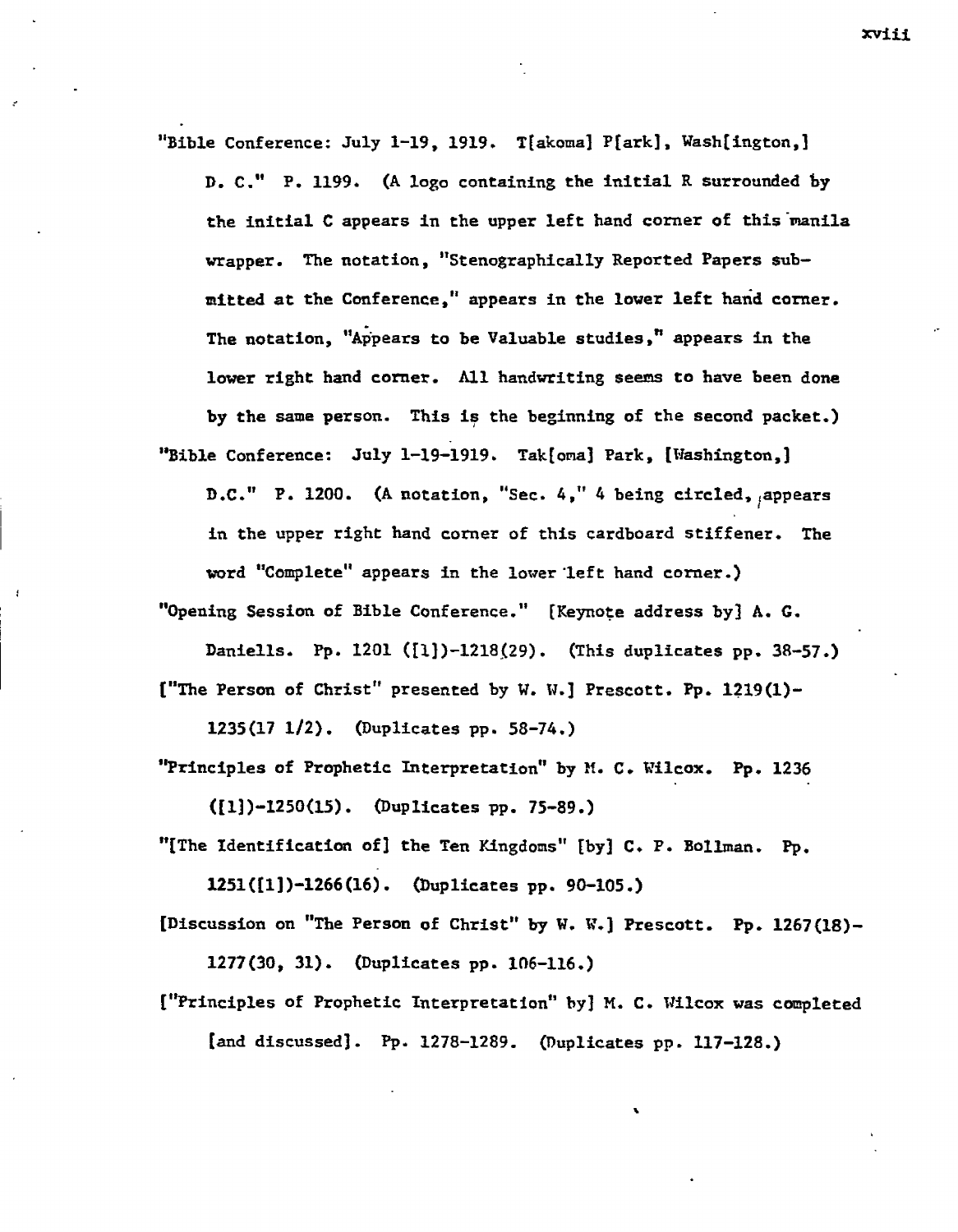**["The Identification of the Ten Kingdoms" by C. P.] Bollman finished** 

**[and discussed]. Pp. 1289-1299. (Duplicates pp. 128-138.)** 

**("The Person of Christ" presentation by] W. W. Prescott [continued].** 

**Pp. 1300-1321. (Duplicates pp. 139-160.)** 

**[Discussion on "Principles of Prophetic Interpretation" by] M. C. Wilcox** 

**[continued]. Pp. 1322-1335. (Duplicates pp. 161-174.) [Discussion on "The Identification of the Ten Kingdoms" by C. P.** 

**Bollman [continued]. Pp. 1335-1346. (Duplicates pp. 174-185.) [Discussion on "The Person of Christ" by] W. W. Prescott [continued].** 

**Pp. 1347-1365. (Duplicates pp. 186-204. P. 1353 imperfect.** 

**See p. 191 for perfect copy.)** 

**[Discussion on "Principles of Prophetic] Interpretation" by M. C.] Wilcox [continued]. Pp. 1365-1376. (Duplicates pp. 204-215.)** 

**[Discussion on "The Identification of] the Ten Kingdoms [by C. P.** 

**Bollman [Continued]. Pp. 1376-1382. (Duplicates pp. 215-221.)** 

**"The Person of Christ" [by] W. W. Prescott [continued]. Pp. 1383-** 

**1397. (Duplicates pp. 222-236.)** 

**"The Eastern Question" [presented by] C. M. Sorenson. Pp. 1398-1417. (Duplicates pp. 237-256.)** 

**[Discussion concerning how the morning topics were to be handled in the afternoon]. A. G. Daniells, [chairman]. Pp. 1418-1420.** 

**. (Duplicate pp. 257-259.)** 

- **[Discussion on "The Person of Christ" by W. W.] Prescott [continued). Pp. 1420-1436. (Duplicates pp. 259-275.)**
- **("The Eastern Question" by C. M.] Sorenson [continued]. Pp. 1436-**

**1444. (Duplicates pp. 275-283.)**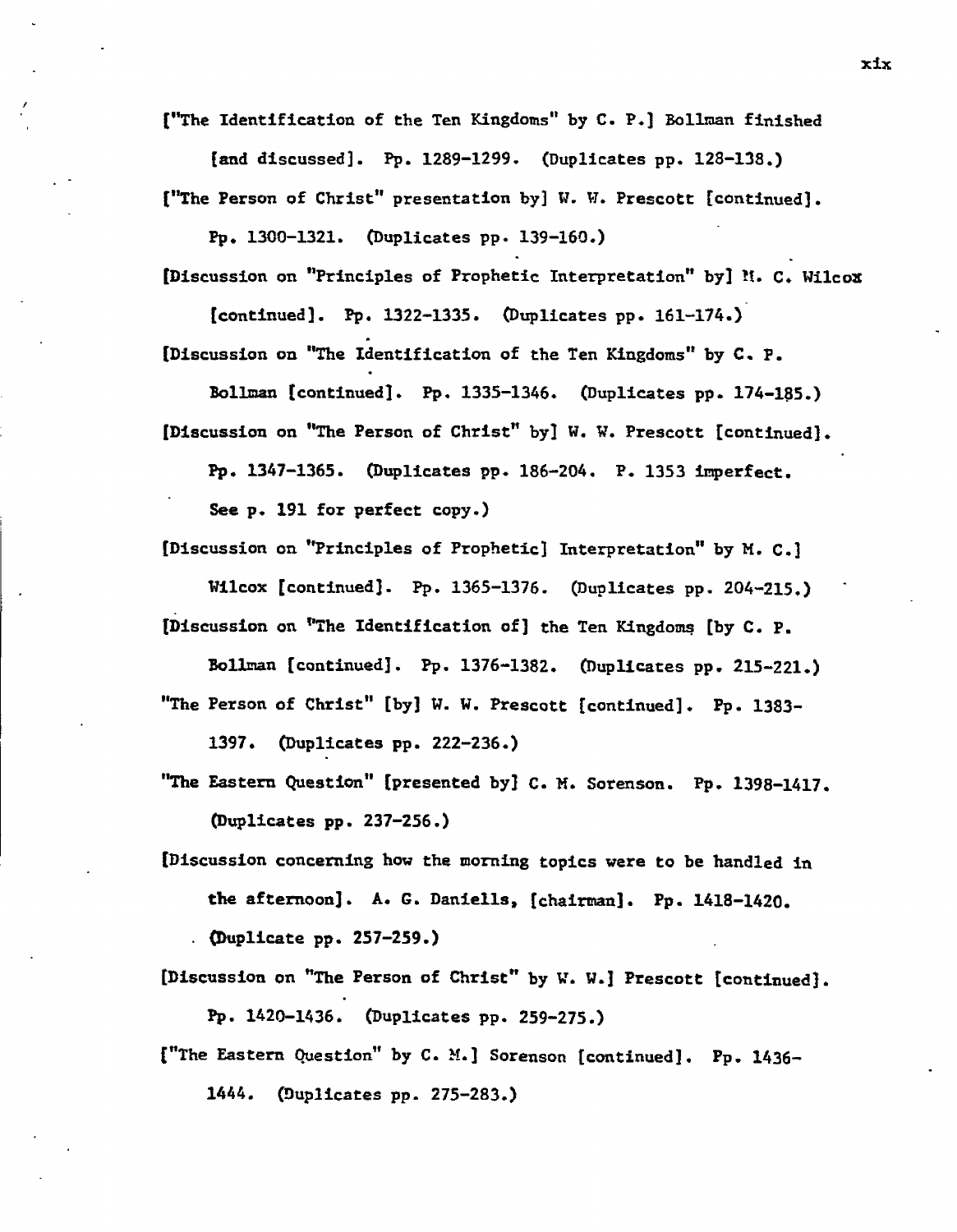- **["The Eastern Question" presented by B. C.] Lacey. Pp. 1444-1449. (Duplicates pp. 283-288.)**
- **"The Person of Christ" by W. U. Prescott [continued]. Pp. 1450-1466. (Duplicates pp. 289-305.)**
- **["The Eastern Question" by] H. C. Lacey [continued]. Pp. 1466-1486. (Duplicates pp. 305-325. The p. between pp. 1471(26) and 1472(28), i.e., p. 27 in the original transcript, was missing when the transcript was found.)**
- **[Discussion on "The Person of Christ" by] W. R. Prescott. Pp. 1487-1499. (Duplicates pp. 326-338.)**
- **["The Eastern Question" by] H. C. Lacey [continued]. Pp. 1499-1514. (Note that pp. 1509-1514 duplicate pp. 1503-1508. Pages 1499-1508 duplicate pp. 338-347.)**
- **"The Person of Christ" [by] W. W. Prescott [continued]. Pp. 1515-1530. (Duplicates pp. 348-363.)**
- **["The Eastern Question" by] H. C. Lacey [continued]. Pp. 1531-1557. (Duplicates pp. 364-390.)**
- **["The Eastern Question" presented by] W. W. Prescott. Pp. 1558-1573. (Duplicates pp. 391-406.)**
- **[Discussion on "The Eastern Question by the delegates]. Pp. 1573-1611. (Duplicates pp. 406-444.)**
- **"The Person of Christ" [by] W. W. Prescott [continued]. Pp. 1612-1622. (Duplicates pp. 445-455.)**
- **("The Eastern Question" presented by] M. C. Wilcox. Pp. 1622-1656. (Duplicates pp. 456-471. Contains pp. 1627-1645 which the notation on p. 460 says are "out in hands of B. G. Wilkinson.")**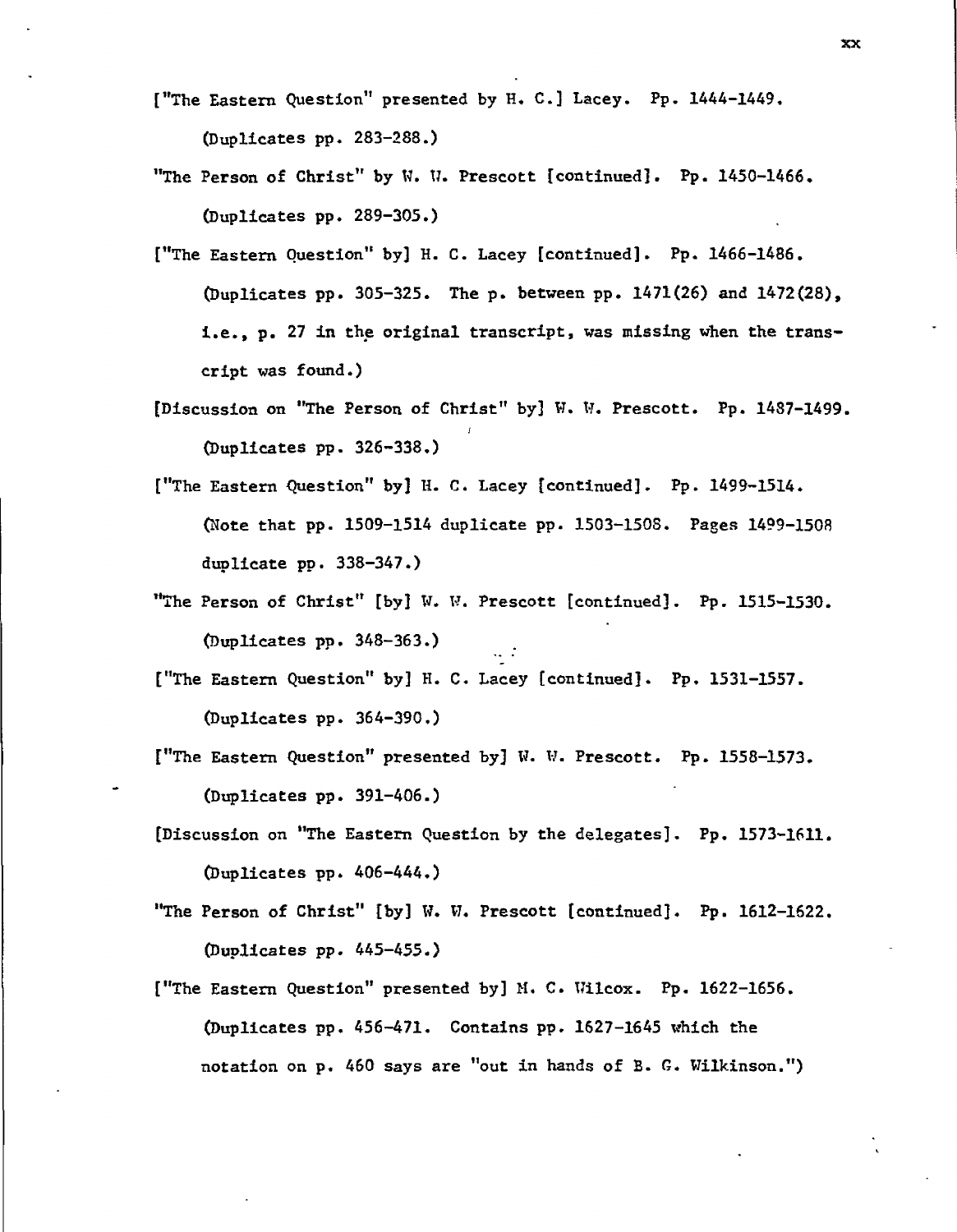**["The Eastern Question" by] M. C. Wilcox [continued (p. 1656)]. Pp. 1657-1682. (Duplicates pp. 472-47.)** 

 $\mathfrak{t}$ 

€

**["The Eastern Question" presented by A. O.] Tait [followed by discussion]. Pp. 1683-1693. (Duplicates pp. 498-508.)** 

**"The Person of Christ" [by] W. W. Prescott [continued]. Pp. 1694-1706. (Duplicates pp. 509-521.)** 

**"[The] Two Covenants" presented by A. 0. Tait. Pp. 1707-1721. (Duplicates pp. 522-536.)** 

**"The 1260 Years of Daniel 7" presented by [H. S.] Prenier. Pp. 1721- 1724. (Duplicates pp. 536-539.)** 

**[Discussion concerning a proposal that "a committee of three, made up of Professor (B. G.) Wilkinson, Professor (C. N.) Sorenson, and Professor (C. S.) Longacre, be appointed to arrange for the further presentation of the old view (of the Eastern Question)." It was so voted]. P. 1725. (Duplicates p. 540.)** 

**[Discussion on "The Person of Christ" by W. W.] Prescott [continued]. Pp. 1725-1735. (Duplicates pp. 540-550.)** 

**[Discussion on ] "The Two Covenants" [by A. 0. Tait continued]. Pp. 1736-1745. (Duplicates pp. 551-560.)** 

- **[Discussion on] "The 1260 [Years of Daniel 7" by E. S. Prenier, continued]. Pp. 1746-1762. (Duplicates pp. 561-577.)**
- **["The Person of Christ" by] W. W. Prescott [continued]. Pp. 1763-1779. (Duplicates pp. 578-594.)**
- **"The [Two] Covenants" [by A. 0. Tait further discussed]. Pp. 1780-1795. (Duplicates pp. 595-610.)**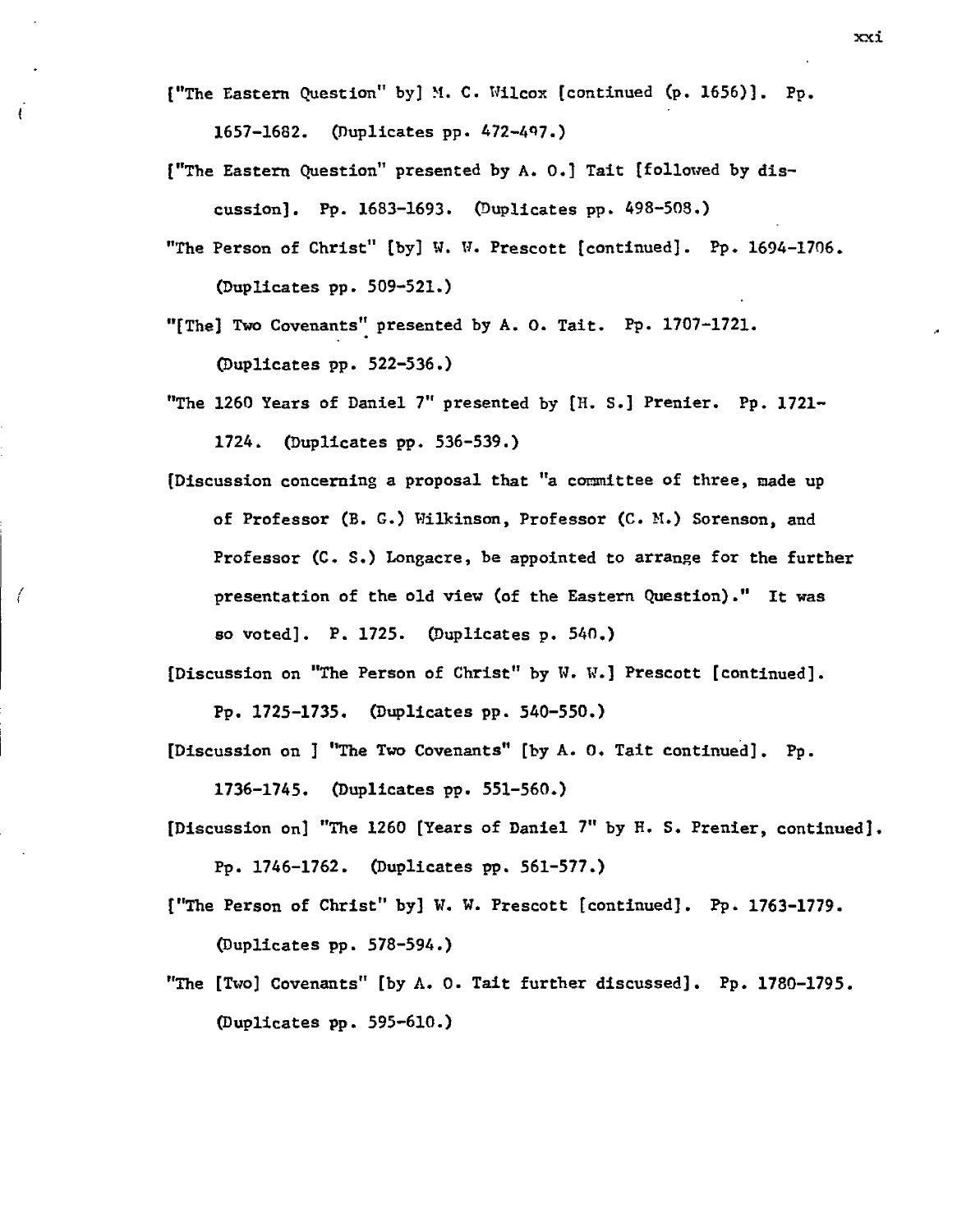**"The 1260 [Years of Daniel 7" by] H. S. Prenier [continued]. Pp. 1796-** 

**1823. (Duplicates pp. 611-638.)** 

Í

Ă

**"The Mediation of Christ" [presented by] W. W. Prescott. Pp. 1824-** 

**1837. (Duplicates pp. 639-552.)** 

- **"The Beast Power of Revelation" [presented by] M. C. Wilcox. Pp. 1938-1856. (Duplicates pp. 653-671.)**
- **"The 1260 Year[s of Daniel 7" by H. S. Prenier discussed]. Pp. 1857-1868. (Duplicates pp. 673-684.)**
- **[Discussion on "The Mediation of Christ" by W. W.] Prescott (discussed]. Pp. 1869-1879. (Duplicates pp. 685-695.)**
- **[Discussion on] "The Beast Power of Revelation" [by M. C. Wilcox, discussed]. Pp. 1879-1884. (Duplicates pp. 695-700.)**
- **[Discussion concerning adjournment and the possibility of having another Bible Conference in 1920. A. G.] Daniells [chairman]. Pp. 1885-1889. (Duplicates pp. 701-705.)**
- **("The Mediation of Christ" (program and p. 1890ff); however the transcript says:] "The Person of Christ" (p. 1890) by W. W. prescott [continued]. Pp. 1890-1908. (Duplicates pp. 706-724.)**

**["The Beast Power of Revelation" by] M. C. Wilcox [continued]. Pp.** 

**1709-1710. (Duplicates pp. 725, 726.)** 

**["The Beast Power of Revelation" presented by H. C.] Lacey. Pp. 1911- 1929. (Duplicates pp. 727-745.)** 

**[Discussion on "The Mediation of Christ" by W. W.] Prescott [continued]. Pp. 1930-1944. (Duplicates pp. 746-760.)** 

**[Discussion on "The Beast Power of Revelation" by] M. C. Wilcox** 

**[continued]. Pp. 1944-1953. (Duplicates pp. 760-769.)**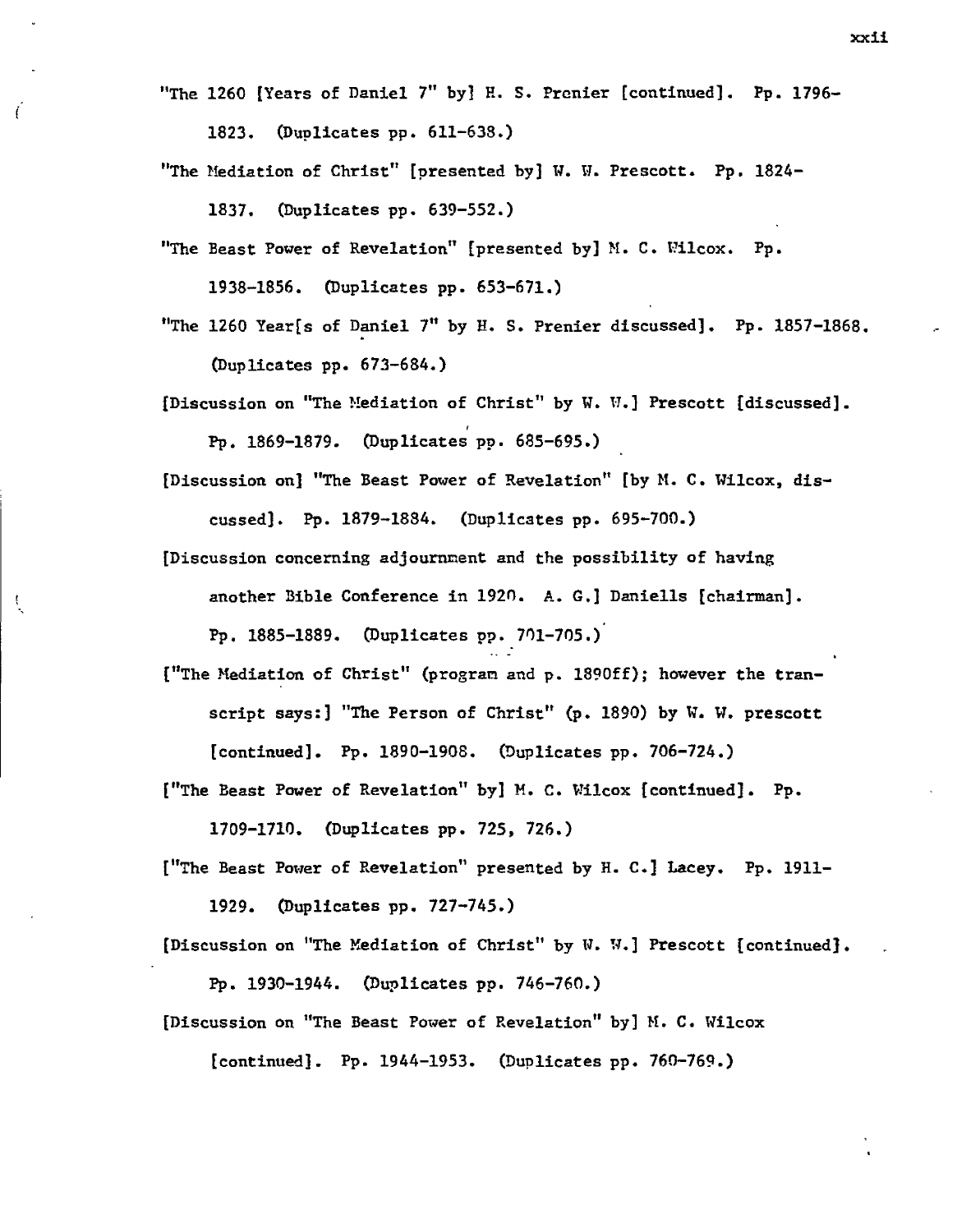**[Discussion on "The Mediation of Christ" by] W. W. Prescott [continued].** 

**Pp. 1954-1960. (Duplicates pp. 770-776.)** 

**["The Beast Power of Revelation" by H. C.] Lacey [continued]. Pp. 1960-1978. (Duplicates pp. 776-794.)** 

**"The Mediation of Christ" [by] W. W. Prescott [continued]. Pp. 1979- 1994. (Duplicates pp. 795-810.)** 

**"The Eastern Question" [presented by] C. S. Longacre. Pp. 1994-2019. (Duplicates pp. 810-835.)** 

**["The Beast Power of Revelation" by H. C.] Lacey [continued].** 

**Pp. 2020-2030. (Duplicates pp. 836-846.)** 

**["The Mediation of Christ" by W. W.] Prescott [continued]. Pp. 2031- 2064. (Duplicates pp. 847-880.)** 

**["The Eastern Question" by C. M.] Sorenson [continued]. Pp. 2065-** 

**- 2089. (Duplicates pp. 881-904.)** 

 $\frac{1}{3}$ 

**[Discussion concerning the "Disposition of the Manuscript." A. G.** 

**Daniells [chairman]. Pp. 2089-2097. (Duplicates pp. 905-913.) [Discussion concerning the topic for the first period of the afternoon and discussion on "The Eastern Question," "The Daily," and "The Beast Power of Revelation"]. Pp. 2098-2121. (Duplicates pp. 914-937.)** 

**["The United States in Prophecy" presented by W. H.] Wakeham. Pp. 2122-2137. (Duplicates pp. 938-953.)** 

**"The Spirit of Prophecy" by A. G. Daniells. Pp. 2138-2157. (Duplicates pp. 954-956 and 958-961. Pp. 2141-2142 are not duplicated. A notation on p. 2142 says, "Elder Daniells said for us not to transcribe the rest of this meeting which would take over 60 pages of typing.")**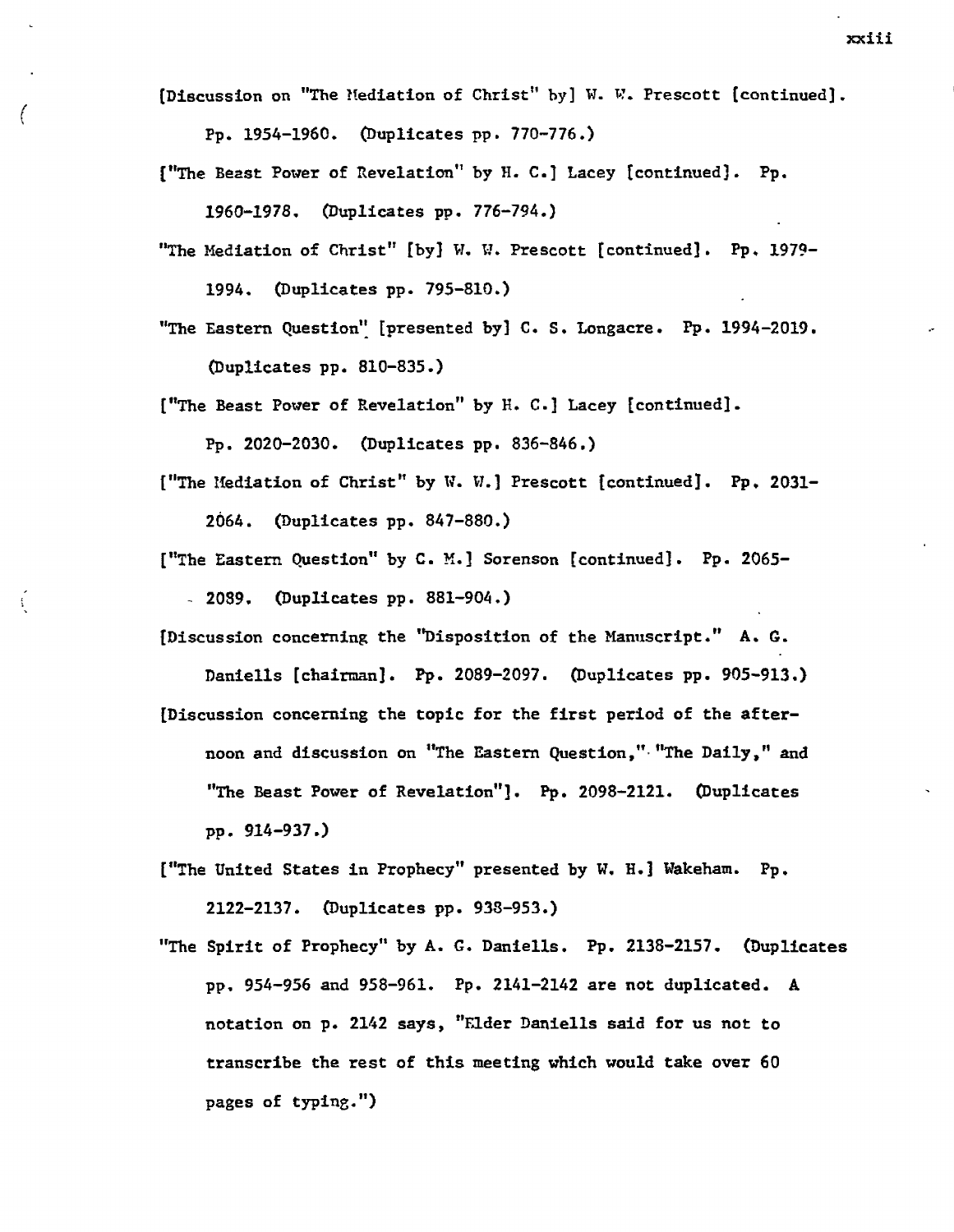"The Daily--Matthew 24" [presented by] W. W. Prescott. Pp. 2147-

**2158. (Duplicates pp. 062-973.)** 

- **["The Seven Trumpets" presented by] J. N. Anderson. Pp. 2159-2173. (Duplicates pp. 974-988.)**
- **[Discussion concerning Bible Readings and "The United States in Prophecy"]. Pp. 2274-2282. (Duplicates pp. 989-997.)**
- **[Discussion on "The Seven Trumpets"]. Pp. 2283-2291. (Duplicates pp. 998-1006.)**
- **[Discussion concerning whether to let H. C. Lacey present his "view of the cause of the darkness of May 19, 1780"]. Pp. 2192-2196. (Duplicates pp. 1007-1011.)**
- **Discussion of "The [Seven] Trumpets." Pp. 2197-2204. (Duplicates pp. 1012-1019.)**
- **"[The Daily--] Matthew 24" [by] U. W. Prescott [continued, followed by discussion]. Pp. 2205-2252. (Duplicates pp. 1020-1067.) "Devotional Service [and Testimony Meeting]. Pp. 2253-2275.**

**(Duplicates pp. 1068-1090.)** 

**'Missing From This Set." P. 2276. (The notations on this page read as follows:** 

**All but one of Professor Howell's studies. He took them. "Historical Method," by Professor Albertsworth. Ask him for this. "The Use of the Spirit of Prophecy in our Teaching of Bible and History." Professor Albertsworth borrowed this. [The word** 

**"Returned" appears to the left of this notation and the notation itself has been crossed out.]** 

**"The Aim, Scope and Content of Our College Bible Studies," by Professor Lacey. I think Professor Prescott took this for use in a committee.**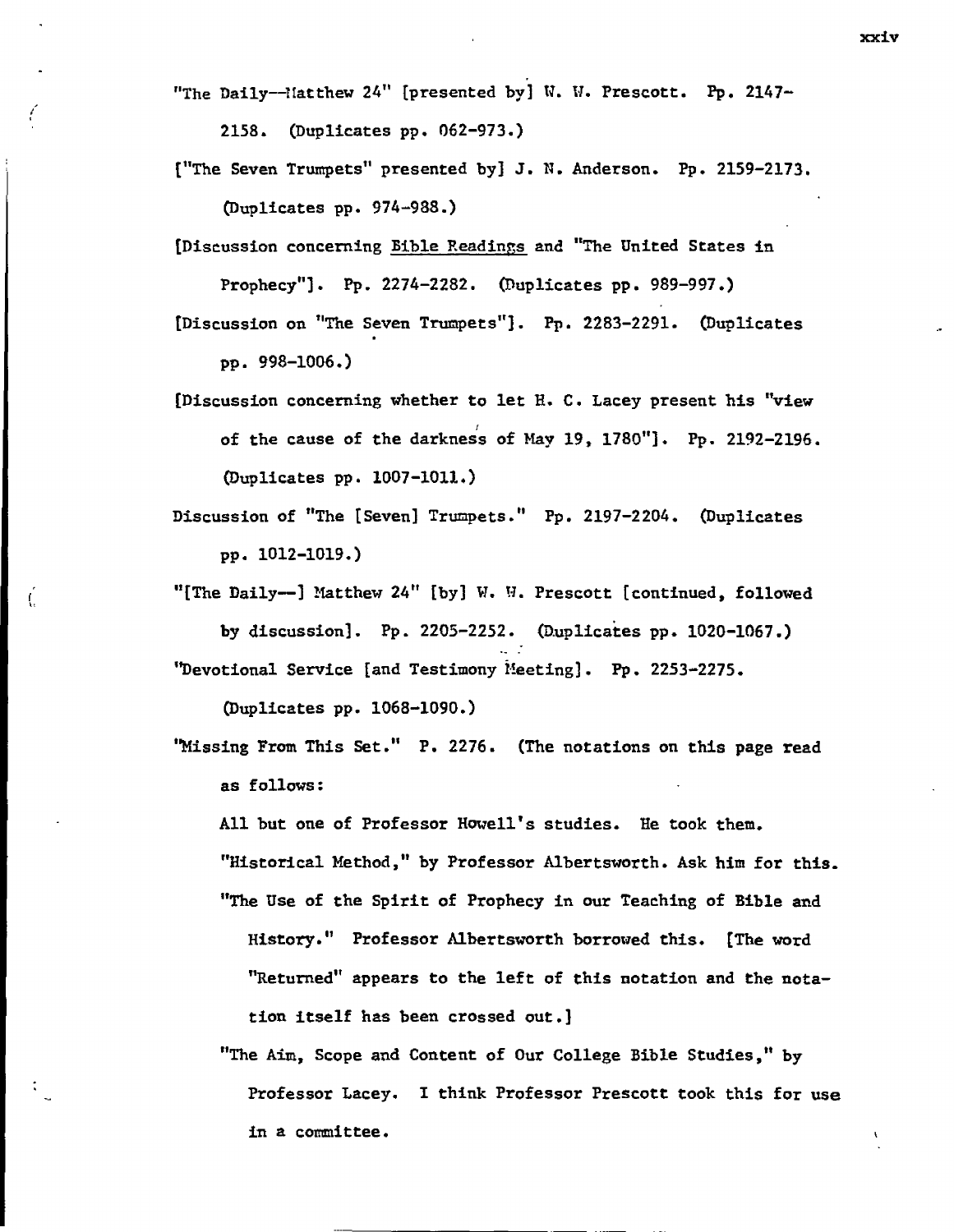**"The Teaching of History," by Professor Prescott, at 9:00 o'clock,** 

**July 21. Do not know who has this.** 

**(These notations were probably made by B. P. Foote. See notation on 472.)** 

**"The Master Teacher" [presented by] W. E. Howell. Pp. 2277-2282. (Duplicates pp. 1128-1133.)** 

**[Discussion on the] "Inspiration of the Spirit of PrJphecy as Related to the Inspiration of the Bible." W E. Howell, Chairman; A. G. Daniells [leading out]. Time: 8/1/[9:00?-11:00? p/ 2322?]. Pp. 2283-2313. (This discussion lasted about one hour and 45 minutes according to the length of the transcript.)** 

- *"The* **Application of the Principles of [the] Historic to Our Own Teaching Work" [presented by] C. L. Benson. Time: [not given, but followed E. F. Albertsworth's paper: "(The) Historical Method," pp. 2378-2400 (p. 2314)]. Pp. 2314-2320.**
- **[A blotter pad with a mixture of longhand and shorthand notations. The longhand notations read: "Sunday (?) . . . out--2/5 . . P. 2321.**

'1. **"PaStOral Training" [presented by] A. G. Daniells [followed by**  25b1 **discussion]. Time: 8/1/11:15-112:00 (noon) (length)]. Pp. 2322-2337.** 

**"The Use of the Spirit of Prophecy in Our Treaching of Bible and History" [presented by] A. G. Daniells [accompanied by discussion]. Time: 7/30/9:00-[11:00 (a.m.) (length)]. Pp. 2338-2377.** 

**"[The] Historical Method" [presented] by E. F. Albertsworth [followed**  n1261. **by discussion]. Tine: [not given, but it was followed by C. L.**